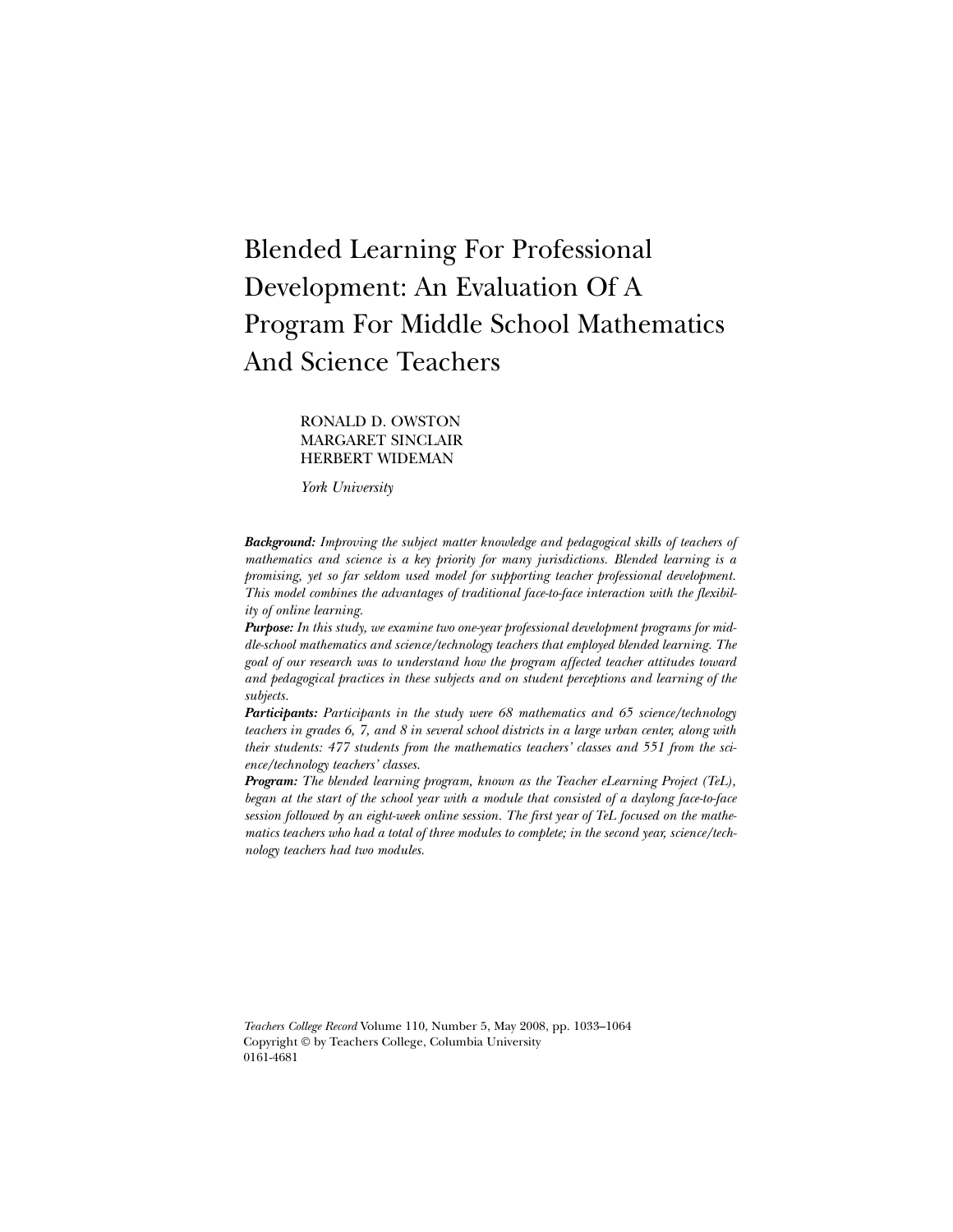*Research design: We used Guskey's (2000) five-level evaluation framework to assess the impact of the programs on teachers' attitudes and knowledge, institutional support for the programs, changes in classroom practices, and student perceptions and learning of the subjects. Data were obtained using a pre-post design that included surveys, classroom observations, and key informant interviews.*

*Findings: Overall our results indicate that the program appeared to influence positively teacher attitudes and content knowledge in certain curricular areas and motivated many to transform their classroom practice to varying degrees. Despite this, student responses were mixed: students viewed mathematics less favorably by the end of the program, but became more positively inclined towards science/technology.* 

*Conclusions: The blended learning model shows potential for teacher professional development, although further research preferably through controlled studies is needed. Aspects that need to be examined further include the nature of the online tasks given to teachers, the role of the online facilitators, the impact on student achievement, and the implications of providing teachers with less release time than was available in this study.*

Improving the subject matter knowledge and pedagogical skills of teachers of mathematics and science, particularly in middle schools, is a key priority of most district, state/provincial, and federal education authorities (OECD, 2005; Ontario Ministry of Education, 2004; U.S. Department of Education, 2005). Although there is general consensus on the elements of what constitutes effective teacher professional development for mathematics and science teachers, the challenge is how to design and implement a program that embodies these principles (Loucks-Horsley, Love, Stiles, Mundry, & Hewson, 2003). One approach that appears promising, now that the Internet is widely accessible to teachers, is to design programs that combine traditional face-to-face professional development sessions with self-directed online learning. Ideally this model, known as blended learning, allows developers to build programs that can combine the increased motivation, socialization, intense focus, and spontaneity that can occur in live sessions with the online sharing of thoughts and reflections, extended discussion, and learning at times and locations convenient to the learner (Bonk & Graham, 2006). In this article, we report on the evaluation of the Teacher eLearning (TeL) Project, a two-year professional development program for middle school mathematics and science teachers that employed a blended learning model. The focus of our research was on how the program affected teacher attitudes toward and pedagogical practices in these subjects and on student perceptions and learning of the subjects.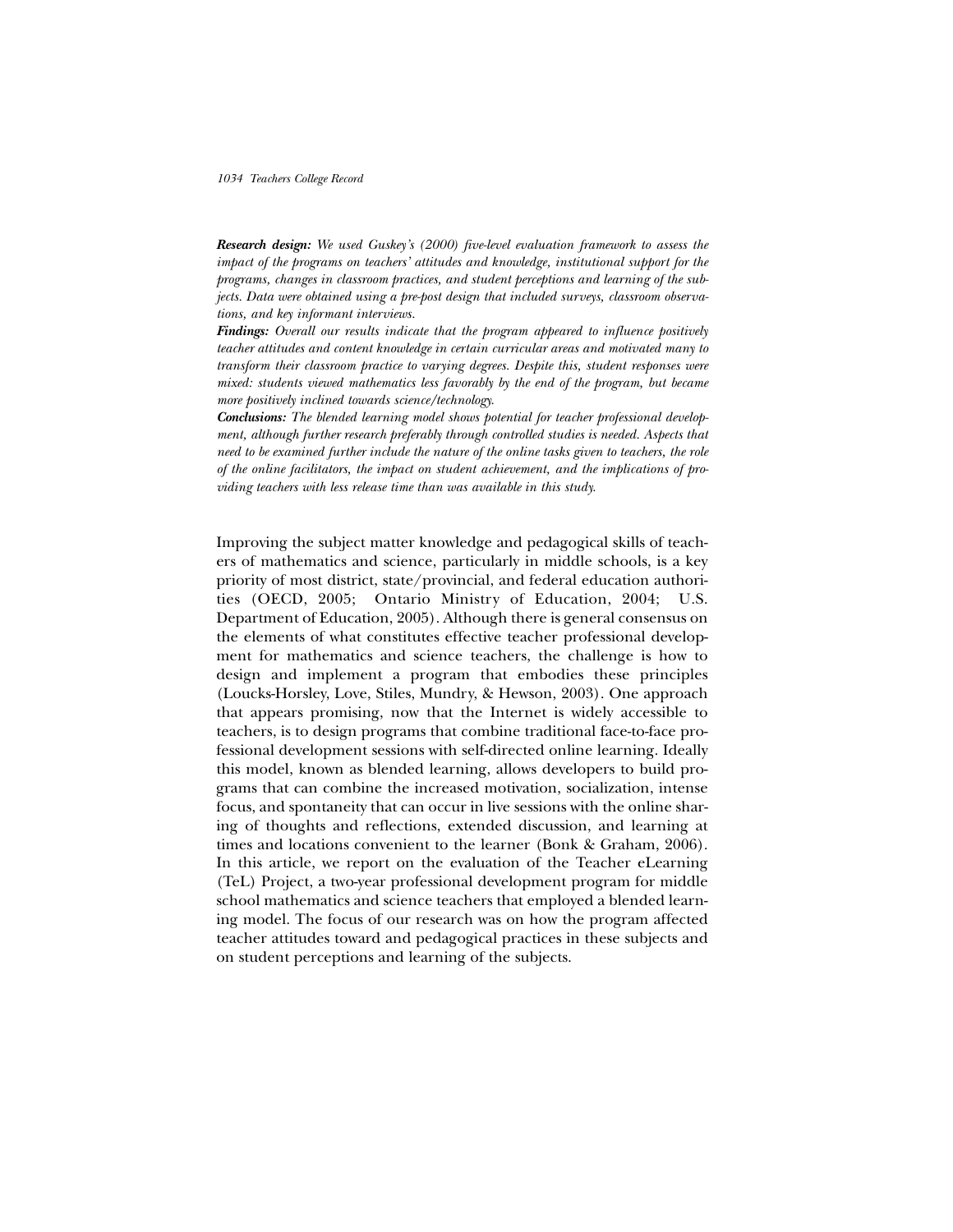# PROFESSIONAL DEVELOPMENT AND BLENDED LEARNING

In the last decade or so, a consensus has emerged that traditional strategies of professional development, based on one-shot workshops and lectures from outside authorities, offer very limited growth opportunities for teachers. Research has shown that professional development is most effective when it is long term, collaborative, school based, focused on the learning of all students, and linked to the curricula that teachers have to teach (Hiebert, Gallimore, & Stigler, 2002). When professional development is conducted in this way, teachers of mathematics and science are more likely to change their instructional practices, gain greater subject matter knowledge, and improve their teaching skills (Garet, Porter, Desimone, Birman, & Yoon, 2001). The potential for the professional development to have a direct positive impact on student achievement is also increased (Cohen & Hill, 2001; Darling-Hammond & Youngs, 2002; Wenglinsky, 2000). Moreover, Loucks-Horsley et al. (2003) emphasize that current conceptions of professional development that focus on teacher collaboration and experiential learning mirror contemporary reforms of mathematics and science education. They contend that teachers who participate in professional development activities of this nature are better prepared to introduce best practices into their classrooms as they have experienced this kind of learning themselves.

Many different professional development strategies have been employed to incorporate at least some of these principles. The choice of strategy depends upon the particular purpose of the professional development—whether it is to develop awareness to new approaches or content, build content and pedagogical knowledge, translate new knowledge into practice, practice teaching in new ways, or to reflect on teaching and learning ( Brown & Smith, 1997). Strategies that have been used for mathematics and science include professional networks, study groups, intensive summer institutes, partnerships with scientists or mathematicians, coaching, lesson study, examining student work, and linking professional development closely to new curriculum materials (Loucks-Horsley et al., 2003). One new professional development strategy starting to gain popularity is blended learning.

As blended learning is a relatively new concept, there are many interpretations of the meaning of the term (see Graham, Allen, & Ure, 2005; Oliver & Trigwell, 2005; Whitelock & Jelfs, 2003). At issue is exactly what components or experiences are blended: traditional face-to-face instruction with web-based instruction; different tools within an e-learning envi-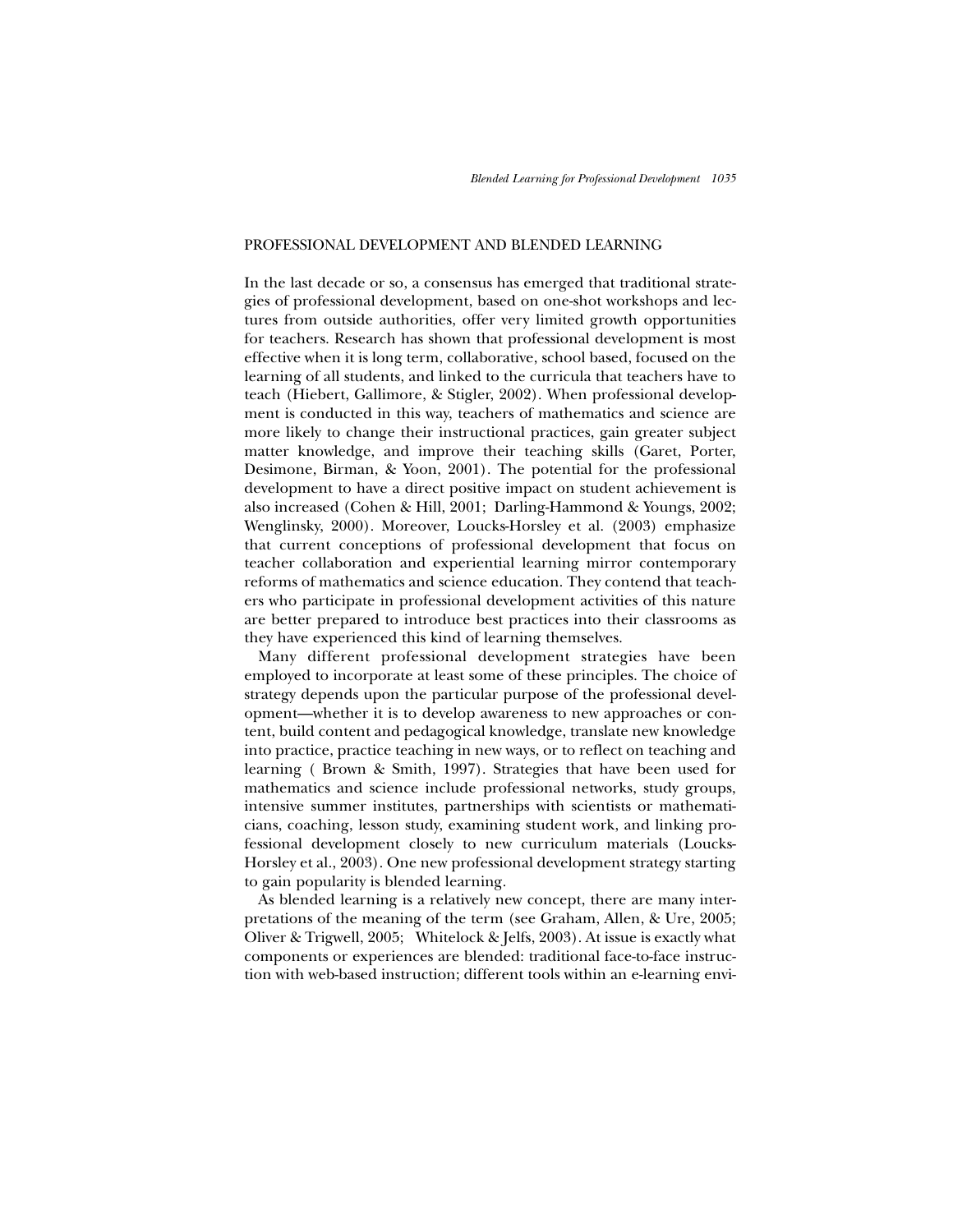ronment; pedagogical approaches, irrespective of learning technology use; or different kinds of student learning experiences. The consensus (and the definition used in this study) is that blended learning environments combine some face-to-face instruction where learners are colocated, with web-based instruction where they are not at the same location. This combination of face-to-face and online learning can result in a transformative learning experience, argue Garrison and Kanuka (2004), because course participants can benefit from being connected to a learning community regardless of whether they are physically apart and together. They add that when the dynamic of fast-paced, spontaneous verbal communication characteristic of face-to-face learning is combined with the potential for thoughtful discussion and reflection online, the educational possibilities are multiplied.

Blended learning should not be seen as an add-on to regular classroom instruction, nor as an effort to find simply the right mix of technologies (Garrison & Kanuka, 2004; Richards, 2003). Instead blended learning requires "rethinking and redesigning the teaching and learning relationship" (Garrison & Kanuka, 2004: p. 99). Several guidelines for the (re)design of blended learning courses have been suggested. In higher education, where blended learning is becoming increasingly prevalent, Ausburn (2004) and Danchak & Huguet (2004) argue in unrelated studies that blended learning courses must be designed around principles of adult learning that favor multiple learning activities from which the learner can choose, personalization rather than a one-size-fits-all design, a variety of learning pathways and resources, and a community with whom participants can interact including the instructor. At a more concrete level, Twigg (2003) describes how technology can be blended into traditional undergraduate courses; and Owston, Garrison, and Cook (2006) illustrate how faculty in eight Canadian universities structured their courses to take advantage of the potential of blended learning.

Most outcomes research on blended learning has been done at the undergraduate level, where it tends to show that blended learning has some distinct advantages for students over traditional lectures and fully online courses. Twigg (2003) reported that student learning improved in 20 of the 30 courses she studied compared to the former versions of the courses, while the rest showed no significant difference. The University of Central Florida's extensive experience with blended learning suggests that on average, blended courses have higher success rates and lower withdrawal rates than their comparable face-to-face courses and fully online courses ( Dziuban, Hartman, Juge, Moskal, & Sorg, 2006), a finding also supported by Twigg (2003). Additionally, the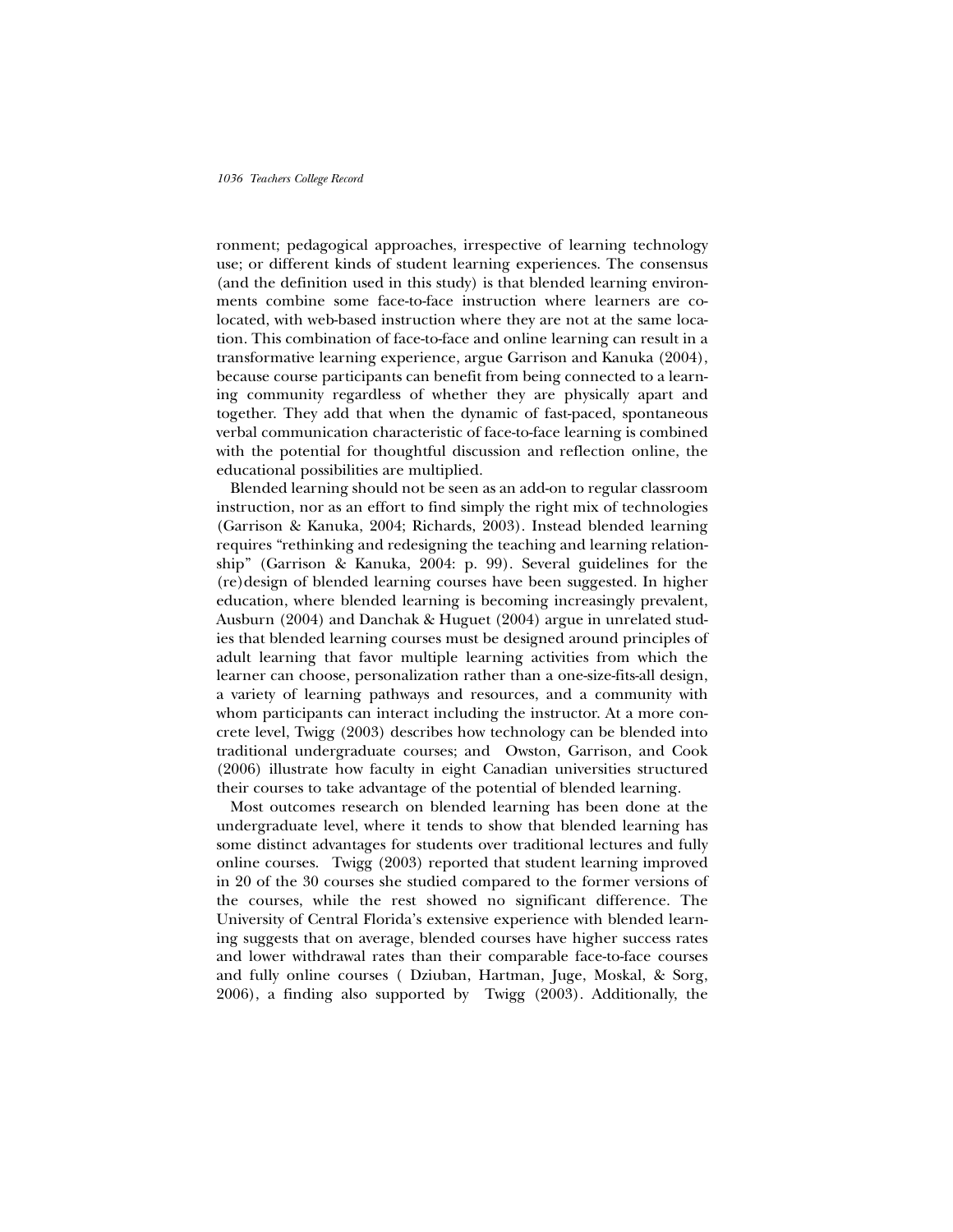majority of faculty teaching in those courses at the University of Central Florida indicated that more and higher quality interaction occurred in their blended courses than in their comparable face-to-face sections. Owston, Garrison, and Cook's (2006) study reported that students liked the fact that blended learning provides scheduling flexibility and varied learning opportunities, while maintaining traditional classroom experiences such as in-class discussion. Both faculty and students in the study felt that the online component of blended learning encouraged the development of critical thinking skills, and faculty found that they got to know their students better as individuals in blended courses than they would have in traditional lectures. Additionally, Owston et al. (2006) and Twigg (2003) found high levels of student satisfaction with their blended course experiences.

Blended learning for teacher professional development is just beginning to be studied. Curtis and Swenson (2003) found that the blended format provided an effective model for meeting the needs and learning styles of busy teaching professionals because it allows for a more flexible study schedule than a lectures-only course, and Motteram (2006) discussed how he used it to provide language teachers in a graduate program with relevant skills and the opportunity to reflect online about their practice. Similarly, Oliver, Herrington, and Reeves (2006) described and illustrated how a blended learning environment in a graduate education course can be designed around authentic learning experiences to bring meaning and purpose to the learners' activities. Two teacher professional development projects, Capital Area Technology and Inquiry in Education (CATIE) ( Holmes, Polhemus, & Jennings, 2005) and Teacher Institute for Curriculum Knowledge about the Integration of Technology (TICKIT) ( Bonk, Erhman, Hixon, & Yamagata-Lynch, 2002), demonstrated how online activities and resources can be blended with in-school experiences to create programs that would not be feasible to offer entirely on-site. Blended learning offers other advantages that may be relevant to professional development. These include: allowing instructors the opportunity to develop e-learning skills in small increments; making training materials available to learners before or after face-to-face workshops; and preserving the investment in traditional teaching materials that have worked well in the past ( Driscoll, 2002). Our study of the TeL Project sought to extend current research, which has focused primarily on how blended learning has been implemented and the practical advantages of the model, and examine how professional development offered by blended learning can impact teacher classroom practices and student learning as a consequence.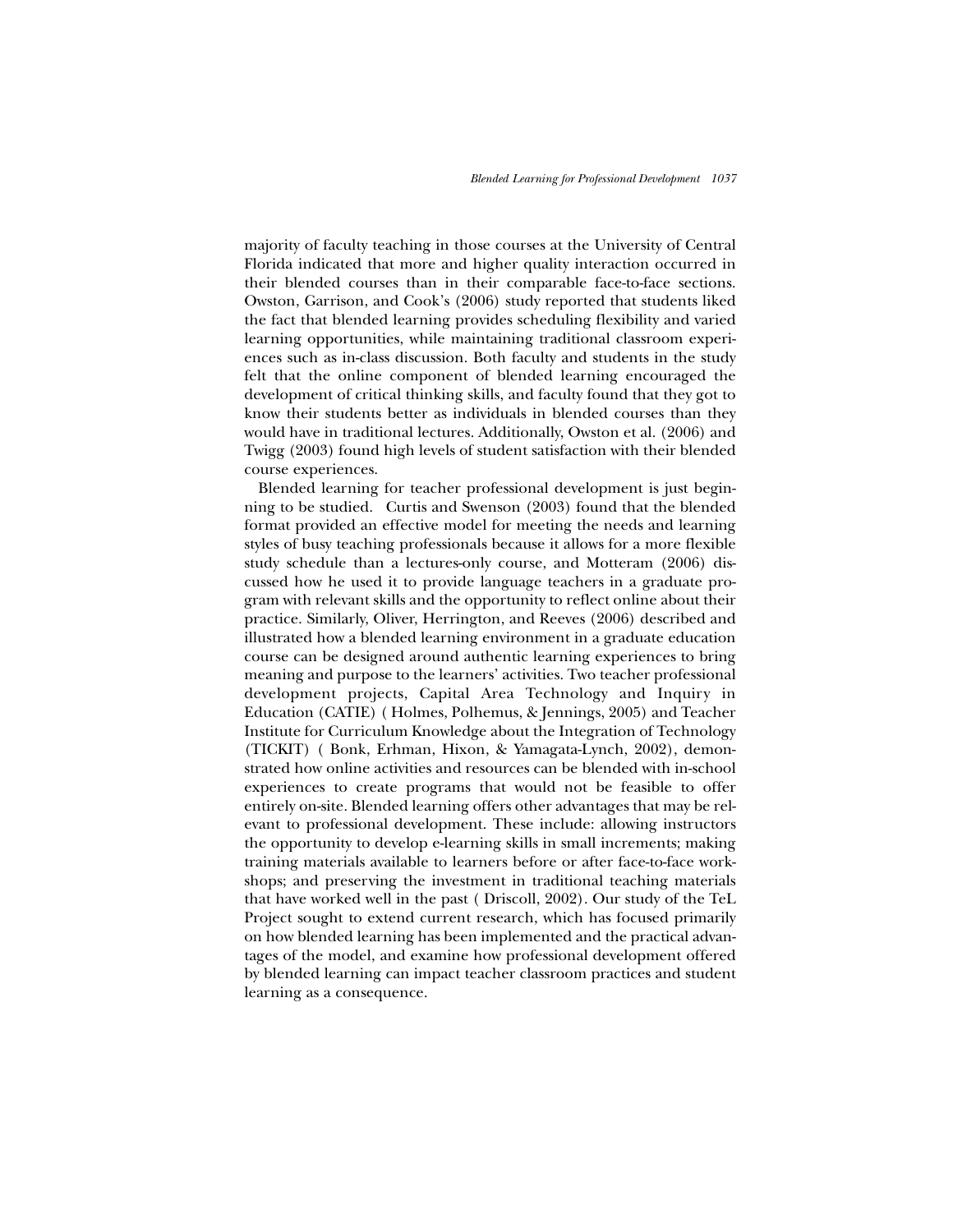# THE CURRENT STUDY: THE TEL PROJECT

The TeL Project was offered by a non-profit agency devoted to advancing public education in Canada. The idea for the project arose from a senior level advisory committee of the agency which recommended that action be taken to enhance the skills of urban grade 6, 7, and 8 teachers of mathematics and science/technology. With financial support from several public and corporate funding agencies, a two-year professional development project was developed and implemented by agency staff. The first year of the project was devoted to professional development of mathematics teachers, the second year to science/technology teachers. The authors were contracted through their university to be arms' length evaluators of TeL.

TeL had two main goals with regard to mathematics and science/technology education: (1) to improve teacher attitudes, knowledge, and classroom practice; and (2) to improve student attitudes toward, engagement in, and learning of the subjects. The theory of action articulated by the developers was that a blended learning model would allow the program to achieve these goals by operating over an extended period of time so that teachers could develop their skills within the confines of the program; they could remain in their classrooms for the most part and thus reducing the number of costly face-to-face sessions; and receive ongoing feedback online from their peers and expert program facilitators as they experimented with new pedagogical approaches in their classrooms.

During the first year of TeL, the developers employed an implementation model that began at the start of the school year with a daylong faceto-face session followed by an eight-week online session. This pattern was repeated two more times with the addition of a final face-to-face session. Thus teachers had four face-to-face sessions and three eight-week online sessions. Each pairing of a face-to-face session and subsequent online session was referred to as a module, and each module had a specific theme. Schools that had teachers participating in TeL were provided with a budget to hire substitutes for teachers attending the face-to-face sessions; they were also given funds to release teachers from their classrooms for a half-day per week during the eight-week online periods to provide them with time to plan and participate in online activities. The model proved somewhat problematic in the first year because the second module conflicted with normally busy times for teachers in late November and December when they had to deal with the preparation of report cards, parent-teacher conferences, and winter holiday events in their schools. As a result, teachers did not participate online as fully as they might otherwise have. Therefore, during the second year, only two modules were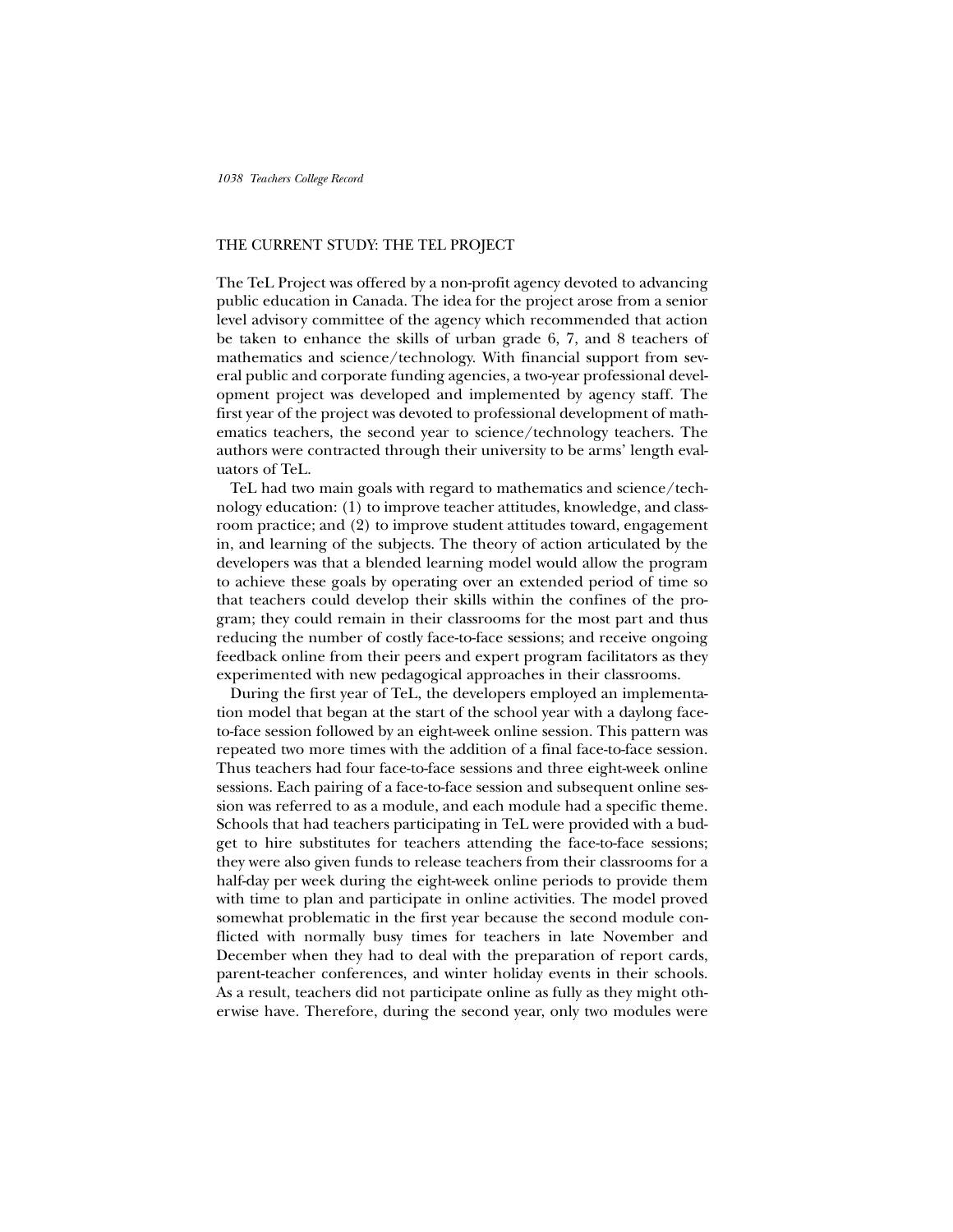offered for the science/technology program with a hiatus during late November and all of December.

All of the modules in TeL related directly to the Ontario (Canada) provincial curriculum that the grade 6, 7, and 8 teachers in the project were responsible for teaching (Ontario Ministry of Education, 2007). The TeL mathematics program, which focused on strands in Number Sense, Geometry, Algebra, and Probability, was designed to help teachers develop a "balanced approach" to mathematics instruction (Kilpatrick, Swafford, & Findell, 2001). This approach aims to provide students with rich problem-solving contexts that allow them to develop their understanding of mathematics and give them ample opportunity to practice and consolidate their skills. A typical lesson that uses this approach consists of three parts: (1) a beginning, where the teacher poses a problem that offers a range of entry points for students at different levels and sets up an investigation; (2) a middle, where students work in small groups to make sense of the problem while the teacher circulates among groups and asks careful questions that will help students to deepen and clarify their thinking; and (3) an end, where the teacher asks students to share, explain, and examine a range of solutions with the whole class, discussing the common elements, looking for patterns, and making sense. The science/technology program dealt with stands on Life Systems, Earth and Space Systems, Matter and Materials, and Energy and Control.1 The program emphasized that teachers should provide as many hands-on activities as possible for students, typically through group work. These activities should allow students to discover and learn fundamental concepts through investigation, exploration, observation, and experimentation, and to place these concepts in the social, environmental, and economic contexts in which their relevance and application will be most evident.

The face-to-face sessions, which were led by curriculum consultants from participating school districts, typically began with a whole group introduction to the upcoming module topic in the morning. Frequently, leaders would ask the group to break up into small working groups to try out an activity or discuss a topic. During the afternoons, teachers broke into one of four or five multi-school teams that paralleled the online discussion group in which they participated. This gave teachers an opportunity to work on hands-on activities, share their experiences in trying out ideas in their classrooms, and discuss the topics presented during the morning. At the final session in each year, small teams of teachers presented projects they developed to the whole group: the mathematics teachers presented projects on games to teach probability in their classrooms; and science/technology teacher teams presented overly complex Rube Goldberg-like machines that they had built.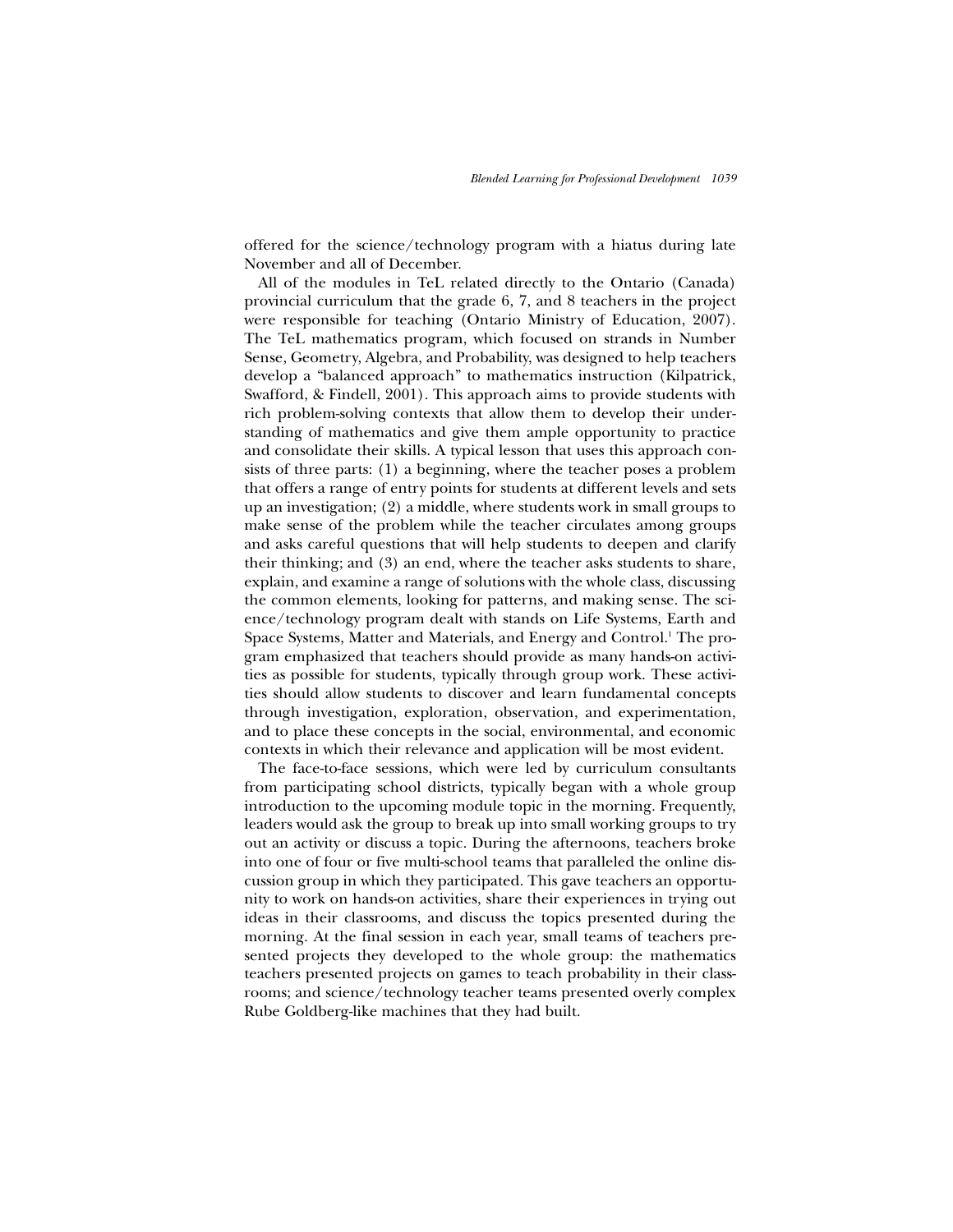The course management system eCollege was used for delivery of the online component. Each week had a theme and structured activities. In any given week, participants might do any combination of the following: download professional articles, video teaching examples, small interactive programs (applets), worksheets, and forms; join live moderated chat sessions; discuss in online forums their implementation of program activities in their classes; post reflective journals about their experiences trying out TeL Project activities; or upload their work. Each of the online discussion groups, which consisted of 10 to 15 teachers, was led by an expert teacher hired to facilitate the discussions. Additionally, the facilitators provided individual feedback on teachers' reflective journals or raised questions or discussion topics with their whole group. During the first year of the project, facilitators were not specifically trained on how to lead online discussions. As a result, they varied considerably in the quantity and quality of feedback provided to participants. To rectify the situation in the second year, the program developers held an initial faceto-face training session and conducted monthly telephone meetings with facilitators to improve their facilitation skills and develop a consistent approach in providing feedback to participants.

## *Design of study*

As mentioned above, the goals of the TeL Project were to advance teacher practice and improve student attitudes and learning. We operationalized these goals by employing Guskey's (2000) five-level framework for the evaluation of professional development programs. Guskey argues that all too frequently evaluations of professional development programs focus only on teacher reactions to programs, while neglecting teacher learning, contextual information, and, most importantly, impact on students. To address this concern, he developed a hierarchical framework that guides evaluators to assess: (1) teacher reactions to the professional development program; (2) what teachers learned from the program; (3) changes to the school support structures that will help teachers apply the new knowledge and skills in the classroom; (4) how teachers actually apply their new knowledge and skills in their teaching; and (5) the impact of teaching with their new knowledge and skills on student learning. We hypothesized that the TeL Project would produce positive changes in each of these five factors in Guskey's model.

To assess changes in teacher perceptions (Guskey Level 1) and learning (Level 2) a questionnaire was developed for mathematics teachers and a similar one for science/technology teachers, and each was administered at both the beginning and end of the respective programs. Some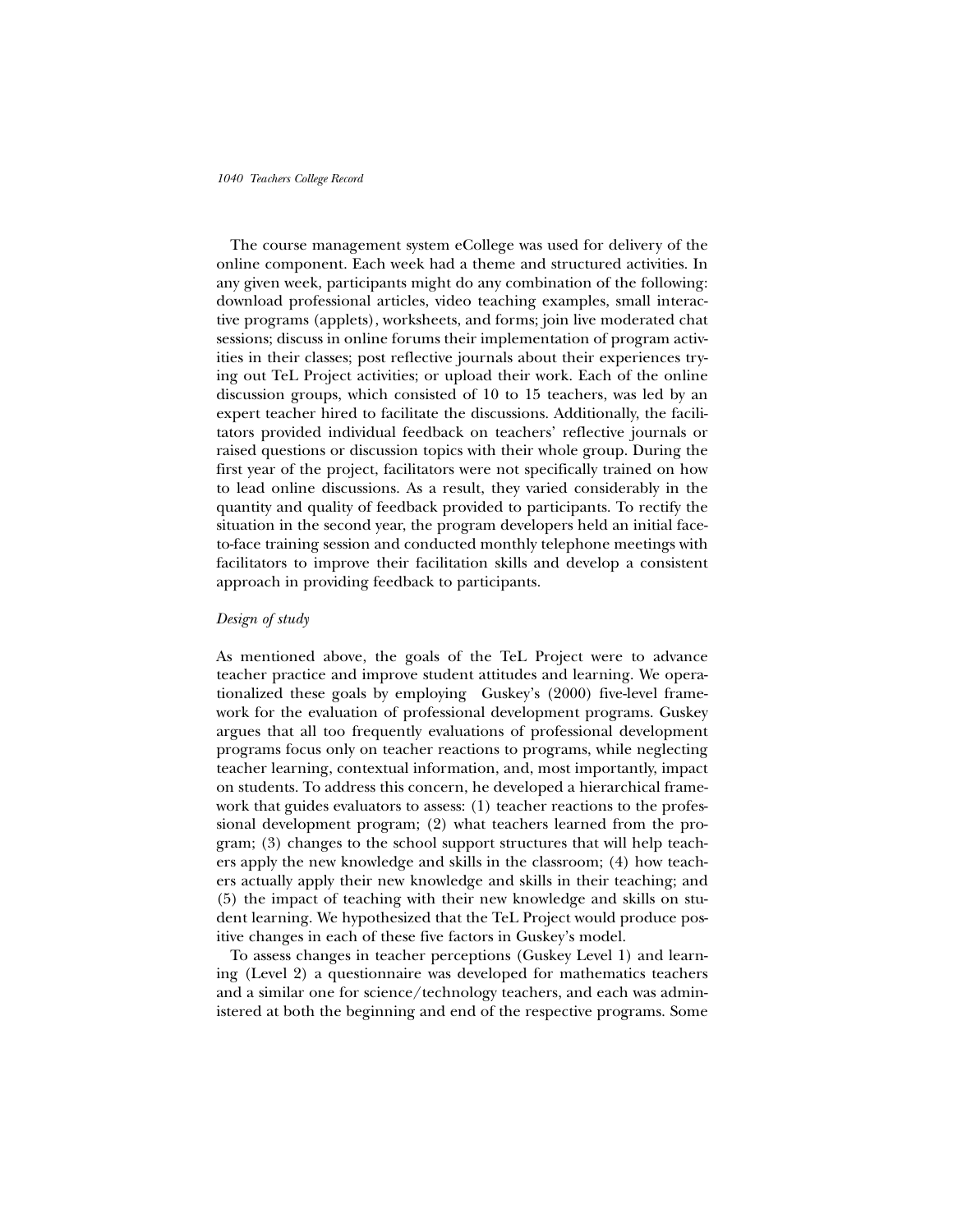questionnaire items were adapted from an instrument developed by Kennedy, Ball, and McDiarmid (1993) to assess how teachers' knowledge, beliefs, and reasoning about teaching change over time as a result of participation in various pre-service and in-service education programs. From the teacher survey portion of the Repeat of the Third International Mathematics and Science Study (TIMSS Study Center, 1998), we added questions dealing with professional development practices, specifics of the teacher's class, use of technology, homework, and assessment practices. Several questions that dealt with specifics of the teacher's class were added from the U.S. National Science Foundation-supported survey Teaching, Learning, and Computing carried out by Becker and Anderson (1998). The final versions of the surveys had 30 and 23 questions respectively for mathematics and science/technology. Most survey items asked respondents to rate the extent to which they agreed/disagreed with statements or how often they engaged in specific activities; the remaining questions required respondents to select from four or five pre-determined options. Examples of questions from the final surveys are: "Teachers should avoid calling on students who may not know the answer;" "When working with students from low socio-economic backgrounds, teachers should rely primarily on teacher-directed focused, whole-group instruction;" "If students are having difficulty in science and technology, a good approach is to give them more practice in the skills they lack;" and "If a student is confused in math, the teacher should go over the material again more slowly."

To assess Guskey's Level 3—organizational support and change school principals were interviewed via telephone at the end of each year using semi-structured protocols. Sample questions were: "Describe any changes you have seen in the way teachers conduct their science and technology (mathematics) classes? Are teachers doing more hands-on activities, inquiry learning, or project-based work? Are teachers collaborating more often?" and "How would you characterize students' attitudes towards science and technology (mathematics) in your school in grades 6, 7 and 8? Have you noticed any changes in student attitude or motivation toward learning science and technology since your teacher(s) began the program?" For all questions, principals were encouraged to support their answers by providing concrete examples of changes they noticed.

Teachers' use of new knowledge and skills (Level 4) was assessed through (a) classroom observations at the beginning and end of each program, (b) an analysis of online discussion postings and reflective journals each year, and (c) an evaluation forum which consisted of small group interviews of teachers conducted during the last face-to-face session of each year. Observations of lessons were carried out using the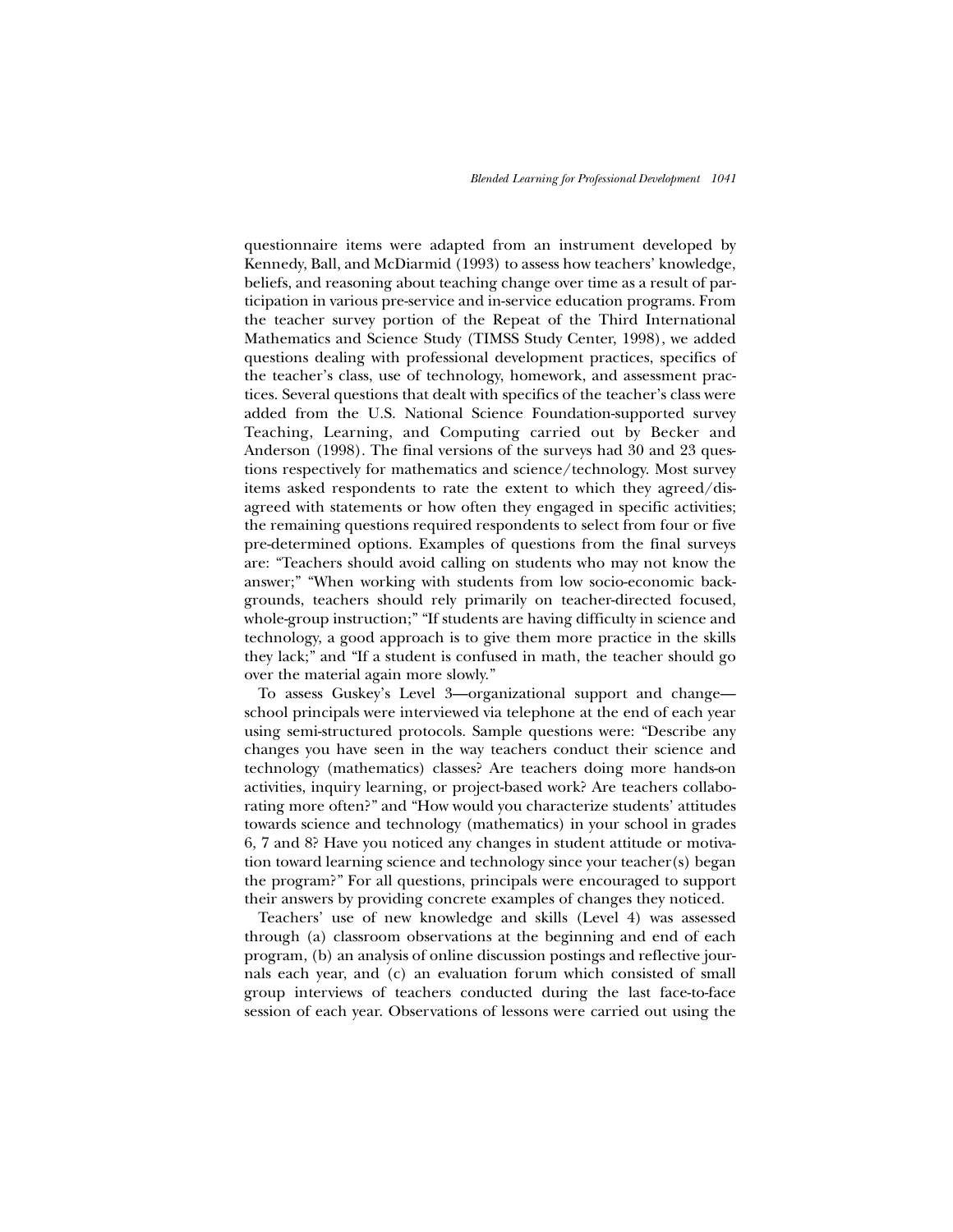following protocol: we interviewed teachers in advance of their lesson on what they were intending to teach, observed what and how they taught, and then interviewed them afterwards for their perceptions on how well the lesson had proceeded. Changes in student perceptions of learning mathematics and science/technology were assessed by comparing preand post-program questionnaire responses. The questionnaires were based on those used in the Science Work Experience Programs for Teachers (SWEPT) project (see http://www.sweptstudy.org/) with some additional items included from the student survey portion of the Repeat of the Third International Mathematics and Science Study (TIMSS, 1999). The student mathematics and science/technology questionnaires had 20 and 13 questions, respectively. Like the teacher questionnaires, most student questions had additional sub-questions and they were mainly Likert type with the rest requiring respondents to select from four or five pre-determined options. Typical student questions were: "I think it's important to do well in mathematics (science and technology);" "When we begin a new topic in mathematics (science and technology), we begin by having the teacher explain the rules and definitions;" and "We work often in pairs or groups."

The above mapping of data sources to Guskey's levels indicates the primary data source used for a particular level. For each level at least one additional data source was used to triangulate the findings. For example, not only did we consider student survey results to assess program impact on students, we also interviewed teachers about changes that they saw in students.

All teachers participating in TeL were from schools in a large Canadian urban area and who were nominated by their principals to take part in the project because of their desire and interest to improve mathematics or science/technology instruction. Approximately half of the teachers in both cohorts were from high-SES schools and half were from low-SES schools as designated by their school districts. Sixty-eight grade 6, 7, and 8 teachers enrolled in the mathematics program and 65 in the science/technology program. Developers hoped that most of the teachers from the first year would participate in the second year, however only a small number did. Mathematics teachers had a weaker academic preparation in their subject than science/technology teachers. Forty-two percent of mathematics teachers did not have any mathematics training beyond high school and none had graduate training; the remaining 58% had at least several undergraduate mathematics courses. On the other hand, only 18% of the science/technology teachers did not have any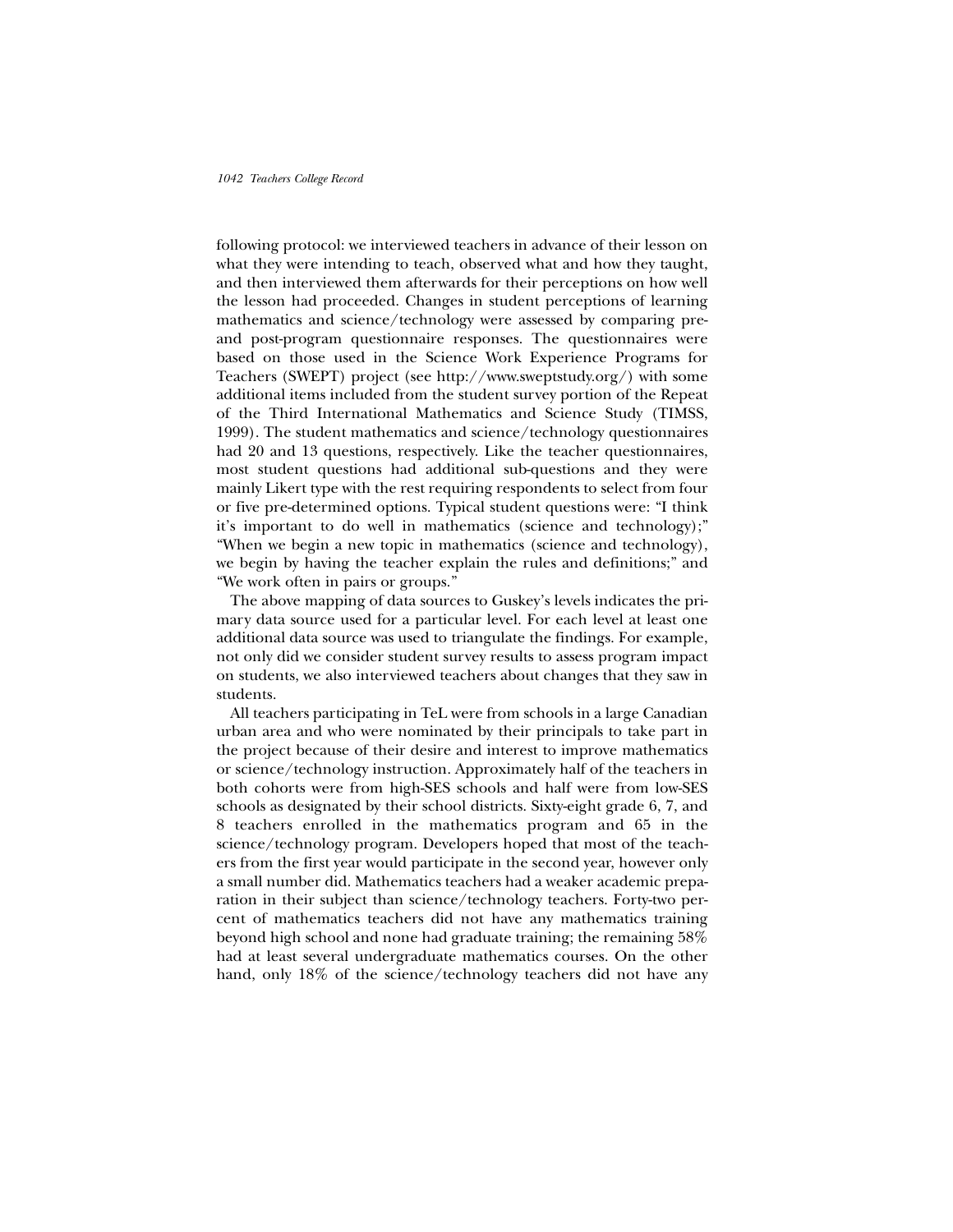science/technology training beyond high school, 64% had at least several undergraduate science courses, and 18% had graduate-level science training.

Approximately 10% of the participants dropped out of both programs before they ended. We obtained complete sets of pre-post survey responses from 48 teachers in the mathematics program and from 33 teachers in the science/technology program. The poorer response rate in science/technology was due to many absences from the last face-toface session when the post program survey was administered; attempts to have teachers complete the survey later were only moderately successful. Fourteen mathematics teachers and 13 science/technology teachers were selected for observation to represent all three grades from both high- and low-SES schools. We had complete pre-post sets of survey responses from 477 students from the mathematics teachers' classes and 551 from the science/technology teachers' classes.

# *Data analysis*

Survey data for teachers and for students for each year were analyzed separately using a repeated measures (pre-post) ANOVA design. For the student analysis only, SES was used as an independent variable. SES was not used as an independent variable in the analysis of teacher data. There was no theoretical rationale for doing this as almost all teachers received their initial training from one of several Ontario schools of education having equivalent high standards; additionally, the sample size was small for this kind of analysis. While this basic design of this study has inherent limitations ( Campbell, Stanley, & Gage, 1966), we had no evidence of other significant events occurring at schools either year that would have influenced teacher practices or student attitudes significantly.

All interviews were recorded and transcribed. The project evaluation questions provided initial categories for the analysis of the qualitative data, which included interview transcripts, field notes, and online postings. From the initial categories, subcategories were derived inductively using the constant comparative method described by Bogdan and Biklen (1998).

Next, we present the results of the study under two general headings: (1) impact on teachers, where we address the first four levels of Guskey's (2000) framework, and (2) impact on students, which deals with Guskey's fifth level.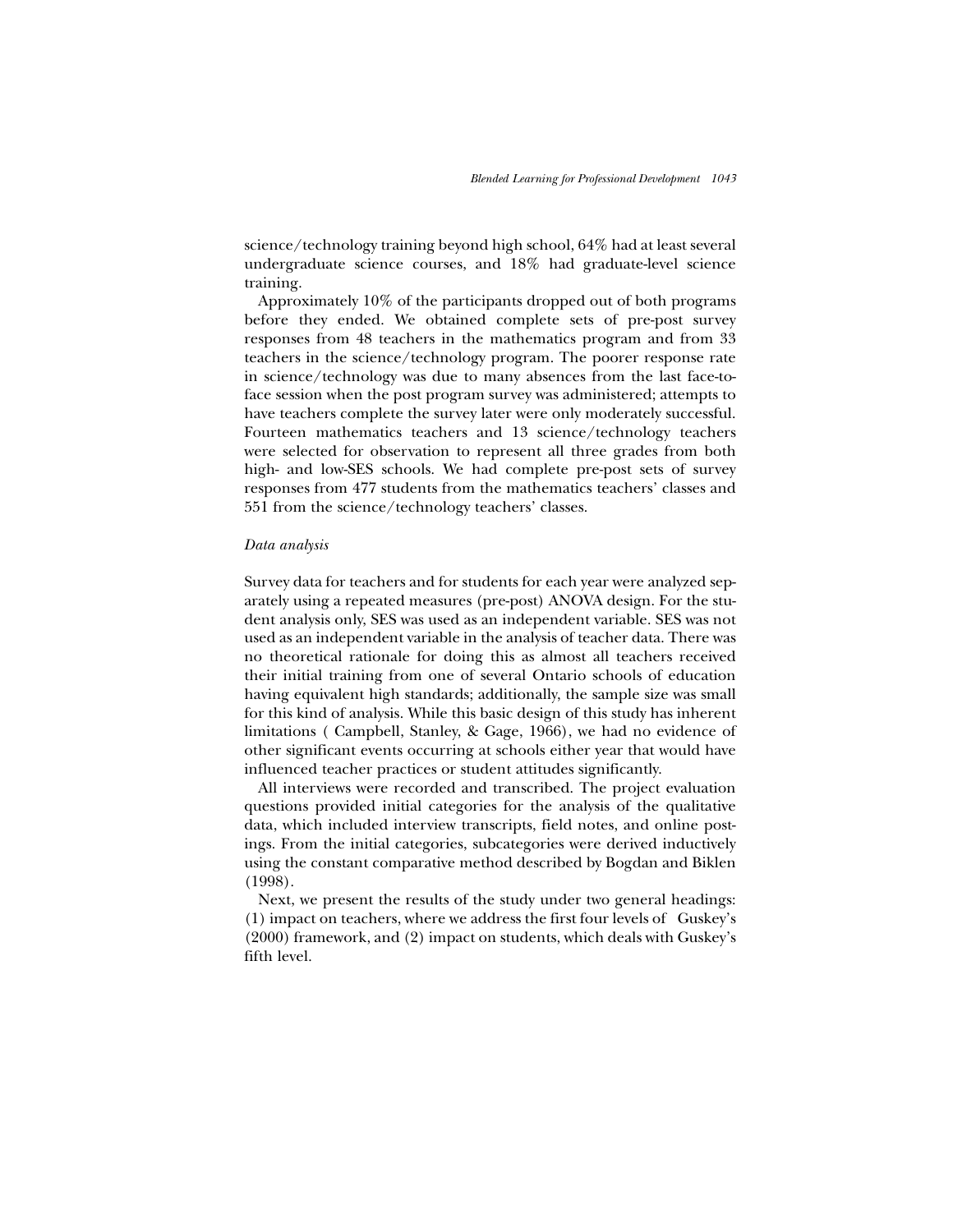# RESULTS-IMPACT ON TEACHERS

The first four levels of Guskey's (2000) framework call for assessing program impact on teacher satisfaction, teacher learning, organizational support and change, and changes in classroom practice. The impact of the TeL Project on teachers at each of these levels is addressed below.

## *Satisfaction with overall program (Guskey Level 1).*

Overall, teachers were very satisfied with both the mathematics and science/technology TeL programs for the professional learning opportunity that they afforded. For both programs, slightly more than half of the teachers surveyed said that the program "fully met their expectations" and slightly fewer than half said that it "met their expectations to some extent." Noteworthy was the fact that none felt that the programs "did not meet many" or "any of their expectations." Our qualitative data indicate that mathematics teachers became more willing to experiment with new ideas, activities, and approaches in their classrooms as a result of the program. Even those who were already quite confident about their mathematics teaching abilities at the beginning of the program appeared to have benefited by trying new ways of having students solve problems and by thinking more broadly about the teaching of mathematics. Science/technology teachers gained confidence to experiment with different teaching approaches that featured hands-on exploratory learning, higher level questioning, use of new kinds of teaching materials, greater student autonomy for designing projects, and grouping students in mixed ability teams. Experienced science/technology teachers found the material in the course to be a helpful refresher for techniques previously learned but not necessarily implemented, and less experienced teachers valued the subject matter knowledge learned and the insights and ideas gained for effective teaching of science and technology.

*Satisfaction with blended learning experience.* As described above, the program consisted of a combination of face-to-face sessions and an online component. There was a general feeling that the face-to-face component, with its opportunities for in-depth sharing and exchange of ideas, was extremely valuable, and some teachers wanted more of this. Teachers in both programs felt that the sessions provided both a chance to connect with other teachers at the same grade level and share ideas, and also a chance to grow from the expertise of the facilitators and fellow teachers. Participants especially valued the opportunities to come together and celebrate their best practices, experiences, challenges, and lesson/unit plans. Teachers who were the only teacher of a particular grade level at a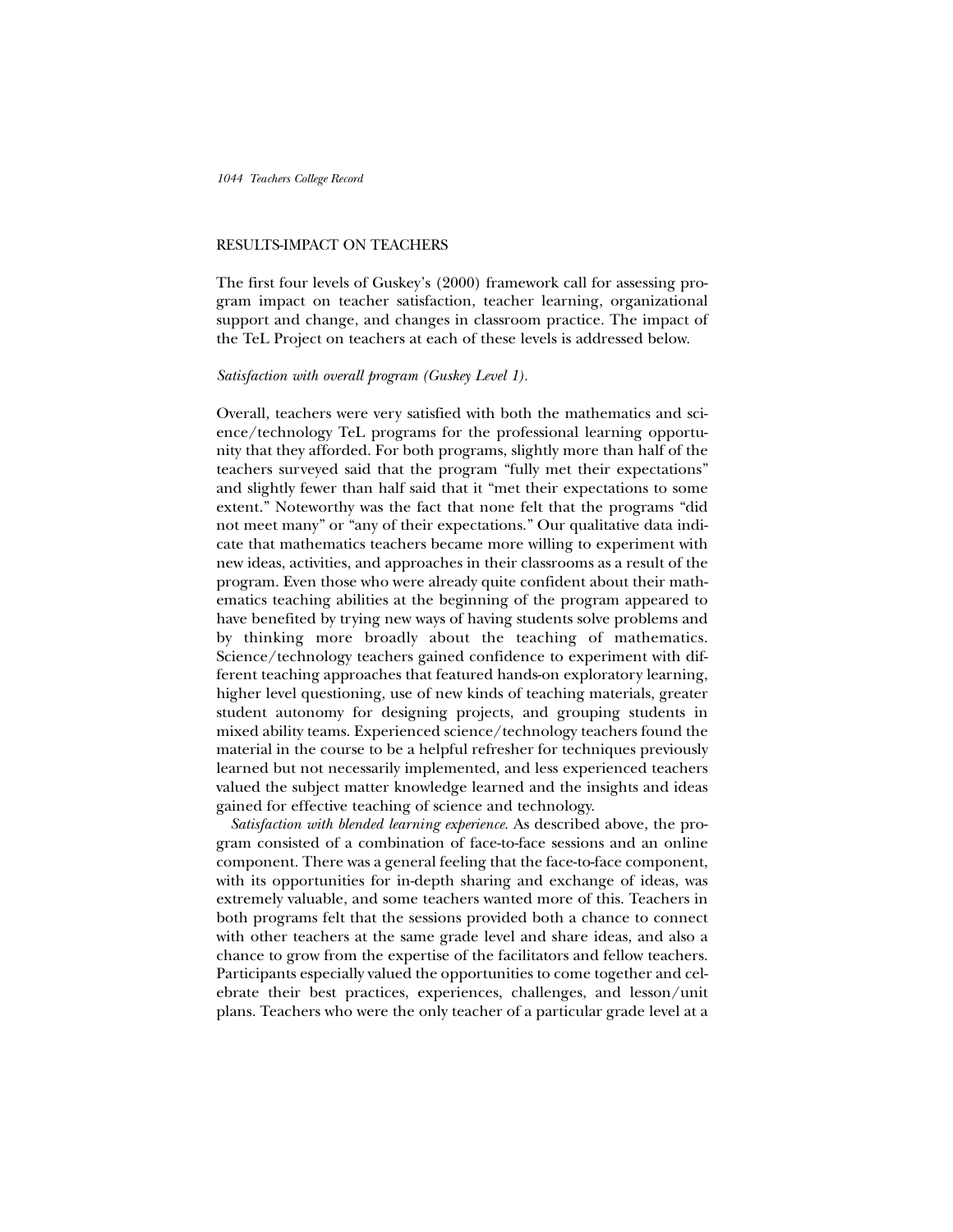school also spoke of how this aspect of the program helped eliminate feelings of isolation.

With respect to the online sessions, two expectations for teachers were set out by the TeL Project developers: (1) to post their reactions to articles and other assignments each week, and (2) to post at least one reflective journal every two weeks. There were mixed reactions to these assignments from both the mathematics and science/technology teachers, with some enjoying it and participating regularly, and others participating erratically or dropping out entirely from the online component. The best indicator of commitment to online participation was the regular posting of journals as this activity required time and thoughtful reflection. In both mathematics and science/technology, journal submission tapered off as the course progressed. For mathematics, 89% of the teachers posted two or more journals in Module A, 59% in Module B, and 56% in Module C. The science/technology program had only two modules: 76% of teachers posted two or more journals in Module A and 57% in Module B. This represents a relatively weak participation rate, especially when one considers that teachers were provided with one half-day per week release time to work on this and other program activities. However, as Motteram (2006) argues, even though teachers may not participate regularly in online discussions, one cannot conclude that no teacher activity or learning is taking place as they still may being doing what they have been asked to do except not posting in discussion groups. Evidence suggests that teachers were more likely to participate if they received good quality feedback from their facilitators. When teachers commented during the evaluation forum about the quality of their online experience, they felt there was a lack of community and communication in their online sections. While they knew each other's faces, they did not even know all the names of other teachers in their online section. A common comment voiced by teachers was that "it is difficult to share with strangers."

# *Teacher learning (Guskey Level 2).*

Teachers were asked to report on the pre- and post-surveys how well they were prepared to teach various aspects of the curriculum. Mathematics teachers (N=48) were asked about preparedness to teach eleven different areas of the curriculum. While increases in preparedness were noted for all areas between pre- and post-test ratings, statistically significant gains were noted only for the topic of Probability (p=.005). Science/technology teachers (N=33) were asked about preparedness to teach the four main strands in the curriculum. Significant increases were reported for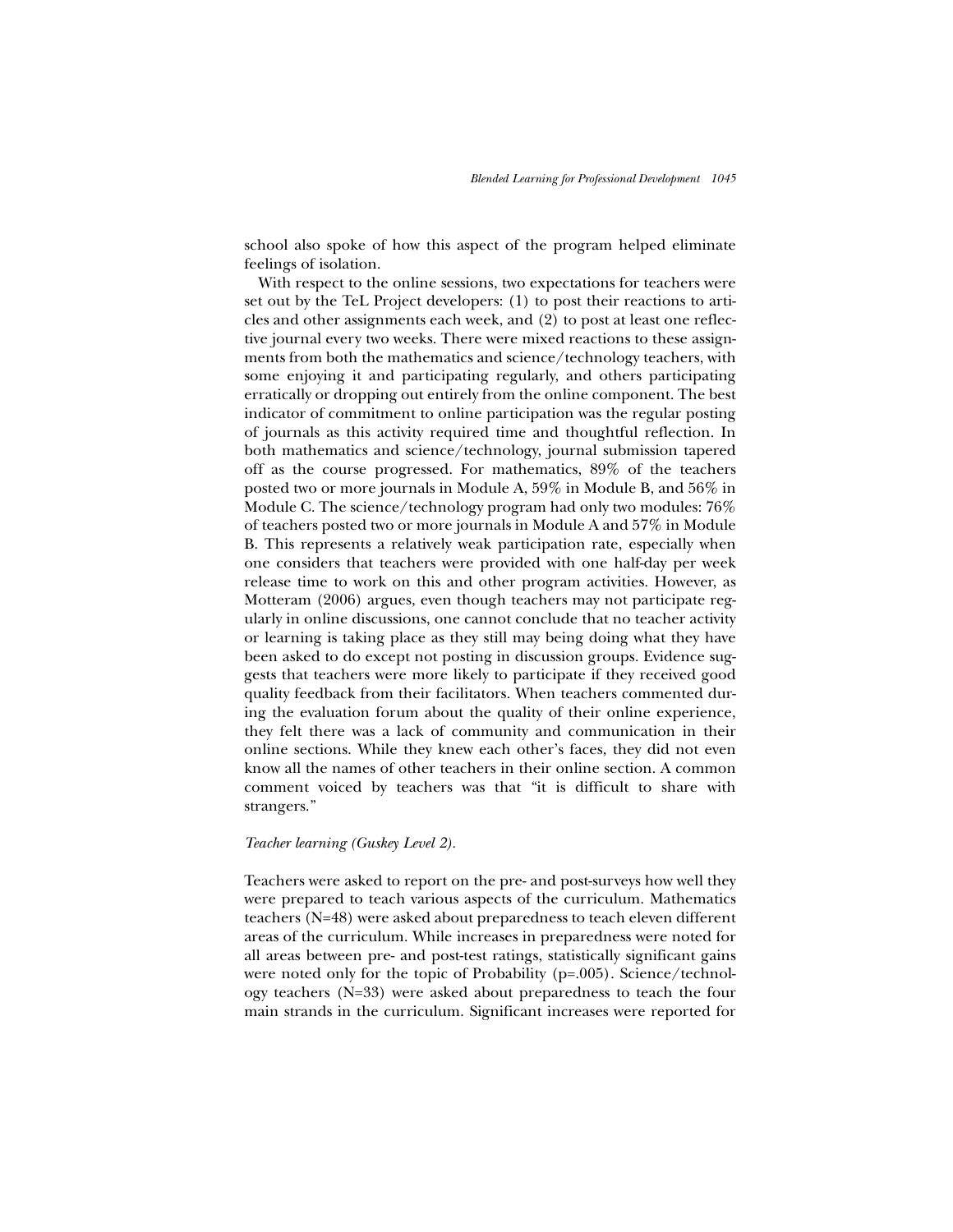Life Systems (p=.010), Earth and Space Systems (p=.010), Matter and Materials (p=.005), with Energy and Control showing a non-significant increase.

## *Organizational support and change (Guskey Level 3)*

Teachers we interviewed stated that they were provided with strong support for participation in the project through encouragement from their principals, school goals that emphasized the improvement of mathematics and science/technology teaching, and the provision of necessary resources from schools, districts, and the TeL Project itself. Principals reported that they were pleased with their teachers' participation in the TeL Project, and, in a few cases, they said that the project exceeded their expectations. Only one issue stood out as problematic—teacher release time. Even though teachers were provided with one half-day release time per week to work on program-related activities, approximately half of them did not use all the time they were afforded. Several reasons were given for this: schools could not find qualified substitute teachers; teachers felt that it was more trouble that it was worth preparing lessons for substitute teachers; teachers felt that their students were suffering academically; and, in several cases, teachers said that student behavioral problems developed due to their frequent absences from class. Some teachers also experienced resentment from colleagues who wondered why they were given so much time for professional development when they themselves had to take courses and attend workshops after school. There were several cases during the first year of the program where schools received angry calls from parents about frequent teacher absences. This did not happen during the second year because, we were told, principals did a better job of informing parents in advance that their child's teacher would be absent regularly for professional development purposes. (One principal in a high-SES neighborhood withdrew her teachers after the mathematics orientation day when she found out her teachers would be out of class so often because she felt that parents would not tolerate the repeated absences.) A final problem was that some principals wanted teachers to take one release day every two weeks rather than a half day weekly because of difficulty in getting a substitute teacher for half a day. As a result, those teachers did not participate regularly each week. The problem was exacerbated when some teachers were not permitted by their principals to remain home that day to work on the project (for reasons of public perception). While working at school, they were frequently interrupted by other teachers and job-related demands.

The most notable change in school practices resulting from teachers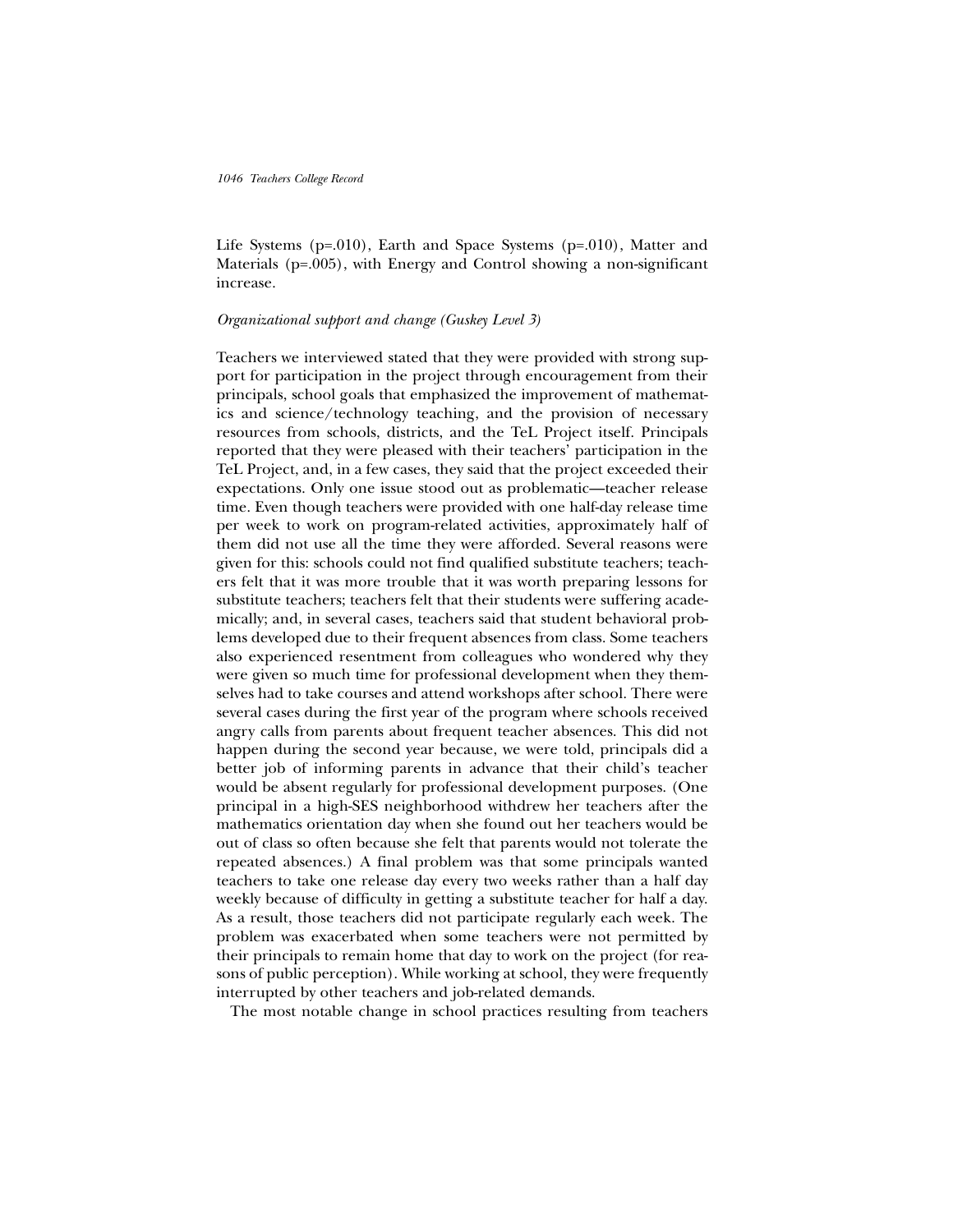participating in the mathematics and science/technology programs was in the amount and nature of teacher collaboration. Examples of this cited by principals include: more reflection and sharing of ideas and practices among colleagues; teachers doing workshops at the school and district levels for other teachers; teachers presenting mathematics and science/technology teaching ideas at staff meetings; an increased number of same-grade and cross-grade team meetings that focused on pedagogical issues; and an increased number of "bring and brag sharing of lessons" and teacher "lunch and learn" sessions. Additionally, principals reported that teachers who were in the science/technology program became more involved in co-curricular activities such as the organization of science fairs and robotics challenges with other schools.

# *Changes in classroom practices (Guskey Level 4)*

On the teacher survey, several statistically significant changes in pedagogical beliefs and practices were found between the beginning and end of each program. One question that stood out as highly significant on both the mathematics and science/technology surveys dealt with whether students should be allowed to leave a lesson "feeling confused or stuck" (p=.000). The results suggest that teachers believed that it was more acceptable to leave students feeling this way by the end of the program for both subjects. This suggests that teachers adopted the TeL Project's philosophy of teaching mathematics and science/technology in a more open-ended, constructivist way where students were not given solutions, but had to puzzle over them and find their own answers.

Two other questions that showed statistically significant differences between pre- and post-program surveys for mathematics teachers are reported in Table 1. Questions 18c and 27f together suggest important changes in teacher practice as teachers at the end of the program seemed more skilled in questioning and had students work in groups more often.

|     | Ouestion                                                                                                                                            | <b>Survey Mean</b> |      | $\mathbf{D}$ |
|-----|-----------------------------------------------------------------------------------------------------------------------------------------------------|--------------------|------|--------------|
|     |                                                                                                                                                     | Pre                | Post |              |
| 18c | A student in your class identifies a square as a rectangle. What would<br>you say or do? I'd ask the student, "What's a square, what's a rectangle, | 1.63               | 2.02 | .01          |

**Table 1. Pre-Post Changes in Mathematics Teacher Practice (N=48)**

|     |                                                                                                                                                                                                                                                         | .    | .    |      |
|-----|---------------------------------------------------------------------------------------------------------------------------------------------------------------------------------------------------------------------------------------------------------|------|------|------|
| 18c | A student in your class identifies a square as a rectangle. What would<br>you say or do? I'd ask the student, "What's a square, what's a rectangle,<br>and try to get students to remember the difference."<br>(Definitely do=1 to Definitely not do=4) | 1.63 | 2.02 | 019  |
| 27f | How often do you have students work in small groups to come up with a<br>joint solution or approach to a problem or task.<br>(Never=1 to Almost everyday=5)                                                                                             | 3.65 | 3.85 | .011 |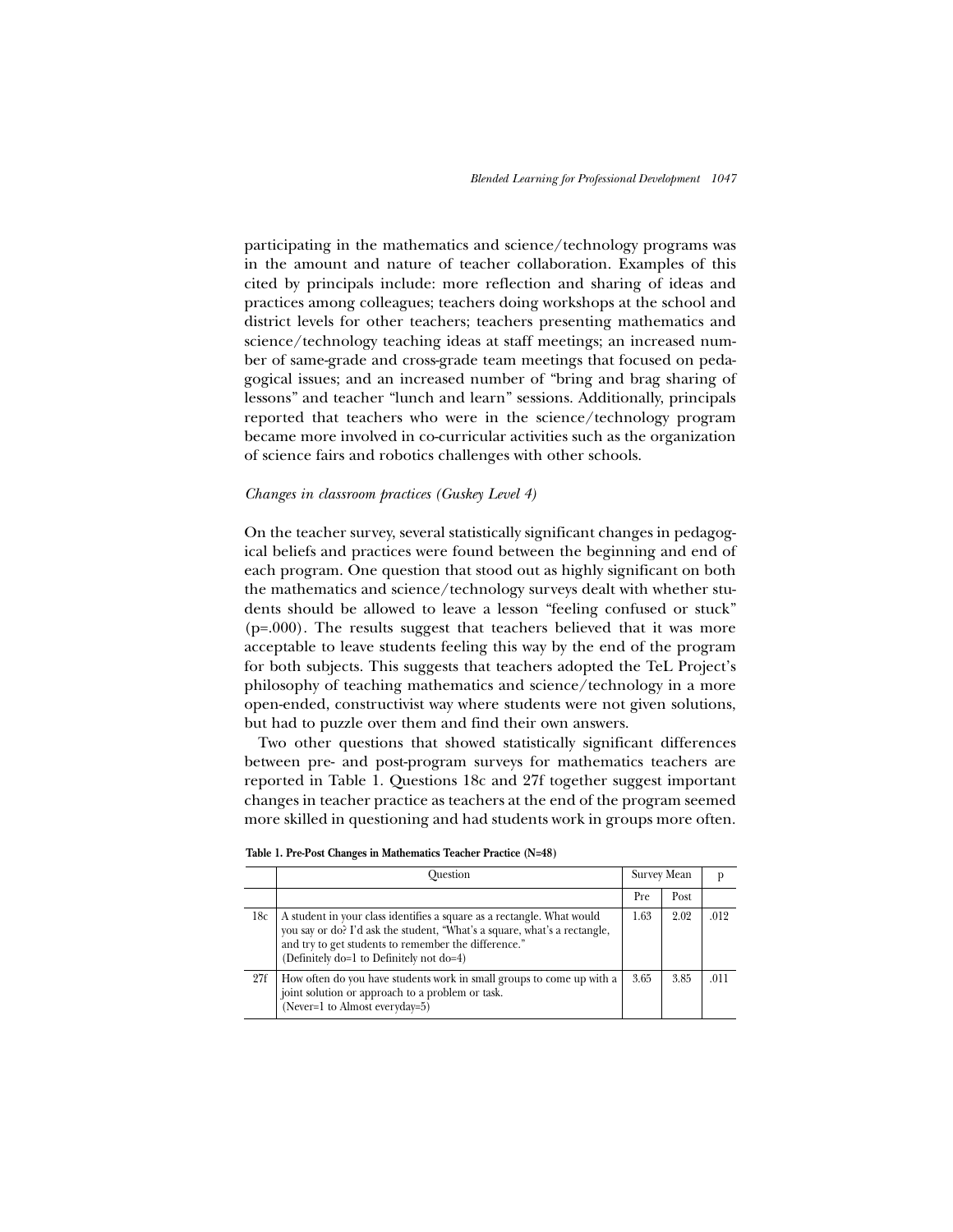These changes were also consistent with the TeL Project's pedagogical philosophy.

A greater number of pre-post statistically significant changes in teachers' knowledge about pedagogy were found for science/technology teachers than for mathematics teachers. These are presented in Table 2. Results suggest teachers at the end of the program gave less emphasis to rote learning of rules (4f); placed more value on mixed-ability student grouping (11g); assigned more open-ended problems to students (6c); and used computers more often (6d). Teachers also appeared to be allowing students to work more independently as they were using more group work (7e), spending less time demonstrating experiments (8h)

**Table 2. Pre-Post Changes in Science/Technology Teacher Practice (N= 33)**

|     | Question                                                                                                                                                                     | <b>Survey Means</b> |      | p    |
|-----|------------------------------------------------------------------------------------------------------------------------------------------------------------------------------|---------------------|------|------|
|     |                                                                                                                                                                              | Pre                 | Post |      |
| 4f  | Focusing on rules is a good idea. It gives students a useful structure<br>around which to learn.<br>(Strongly agree=1 to Strongly disagree=5)                                | 2.44                | 2.72 | .027 |
| 11g | It is not a good idea for students to work in mixed ability small groups<br>because the brighter students will do all the work.<br>(Strongly agree=1 to Strongly disagree=5) | 4.34                | 3.91 | .046 |
| 6c  | How often do you ask students to work on problems for which there is no<br>immediate and obvious method or solution?<br>(Never/almost never=1 to Every lesson=4)             | 2.00                | 2.36 | .003 |
| 6d  | How often do you usually ask students to use computers to solve exercises<br>or problems?<br>(Never/almost never=1 to Every lesson=4)                                        | 1.48                | 1.73 | .009 |
| 7e  | How often do students work in small groups without assistance from the<br>teacher?<br>(Never/almost never=1 to Every lesson=4)                                               | 1.97                | 2.30 | .009 |
| 8a  | How often do you spend time on students conducting experiments of<br>their own design?<br>(Very often=1 to Almost never=4)                                                   | 3.00                | 2.67 | .019 |
| 8c  | How often do you spend time on making lecture-style presentations?<br>(Very often=1 to Almost never=4)                                                                       | 2.52                | 2.88 | .005 |
| 8h  | How often do you spend time on demonstrations of experiments?<br>(Very often=1 to Almost never=4)                                                                            | 2.30                | 2.61 | .016 |
| 9h  | How often are your students engaged in finding one or more uses of<br>content covered?<br>(Never/almost never=1 to Every lesson=4)                                           | 1.91                | 2.36 | .007 |
| 14g | Shortage of equipment for use in demonstrations and other activities<br>limits how I teach science and technology.<br>(A great deal=1 to Not at all=5)                       | 1.73                | 1.97 | .044 |
| 18  | Percentage of time teaching with textbook.<br>$(0-25\% = 1$ to 76-100%=4)                                                                                                    | 2.39                | 1.94 | .002 |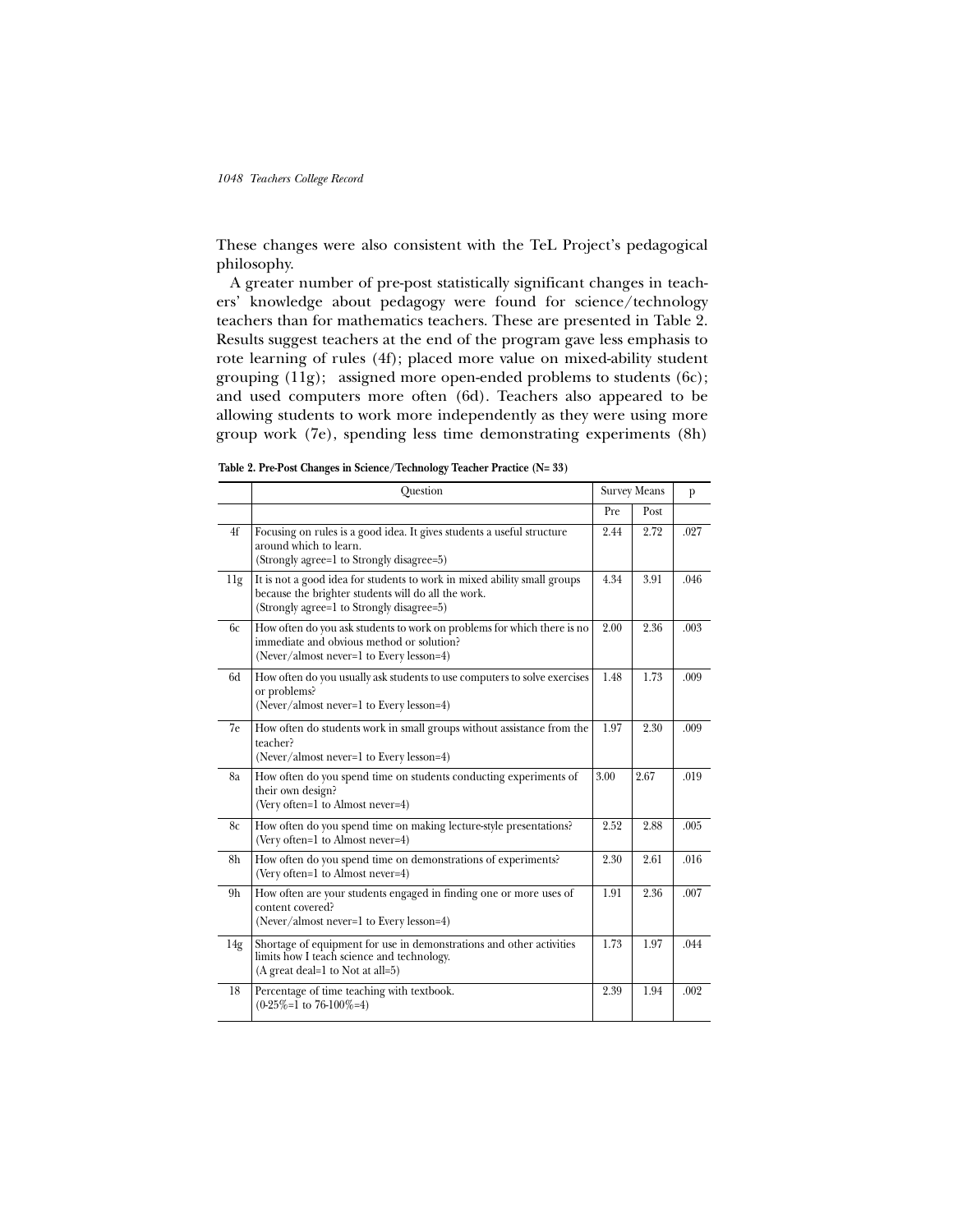and more time having students design their own experiments (8a), and giving fewer lecture style presentations (8c). They also appeared to be relying on the textbook less (18) and finding more uses for content covered in class (9h). By the end of the program, the fact that teachers found their teaching less hampered by the shortage of equipment would suggest that as the program evolved, teachers found ways to do science and technology experiments using everyday materials, mitigating the problem (14g).

In general, the views of school principals supported teacher responses. For both subjects, principals noted that teachers showed increased confidence in using a variety of instructional strategies and materials because of the project. Mathematics teachers made more use of manipulatives (e.g., three-dimensional paper models of geometric shapes), and science/technology teachers increased their use of school lab facilities and equipment for hands-on activity. Both groups of teachers reportedly made greater use of computers and the Internet for classroom activities and projects. Additionally, principals said that teachers began to play a leadership role in their subject areas: colleagues saw them as "experts" who could be called upon for help in curriculum and teaching matters.

Classroom observations of the progress made by the sample of teachers we observed were less sanguine. Presented below are examples of "weaker or little changed lessons" and of "stronger lessons" for mathematics and science/technology. Of the 14 mathematics observations, half of the lessons were judged stronger; eight (61%) of the 13 science/technology lessons were judged stronger. These classifications were made on the basis of how well teacher lessons matched the TeL Project's recommended approaches and, more generally, by evident characteristics of constructivist learning environments (Bransford, Brown, & Cocking, 2000).

*Weaker lessons in mathematics*. Some teachers incorporated teaching practices recommended by TeL—such as having students work in groups and carrying out investigations designed around relevant contexts—and there was awareness of the importance of sharing. However, the investigations were sometimes poorly structured or were procedural learning disguised as constructivist learning, and many questions asked by the teacher dealt with superficial aspects of the mathematics. Other teachers showed no change in approach between our first and second observation and, in fact, employed methods that were in conflict with the ideas presented in TeL. One prepared and taught lessons that focused on less important mathematical activities for both sessions. Another used a very traditional approach by describing step-by-step what students are to do rather than giving them an opportunity to explore various solutions. A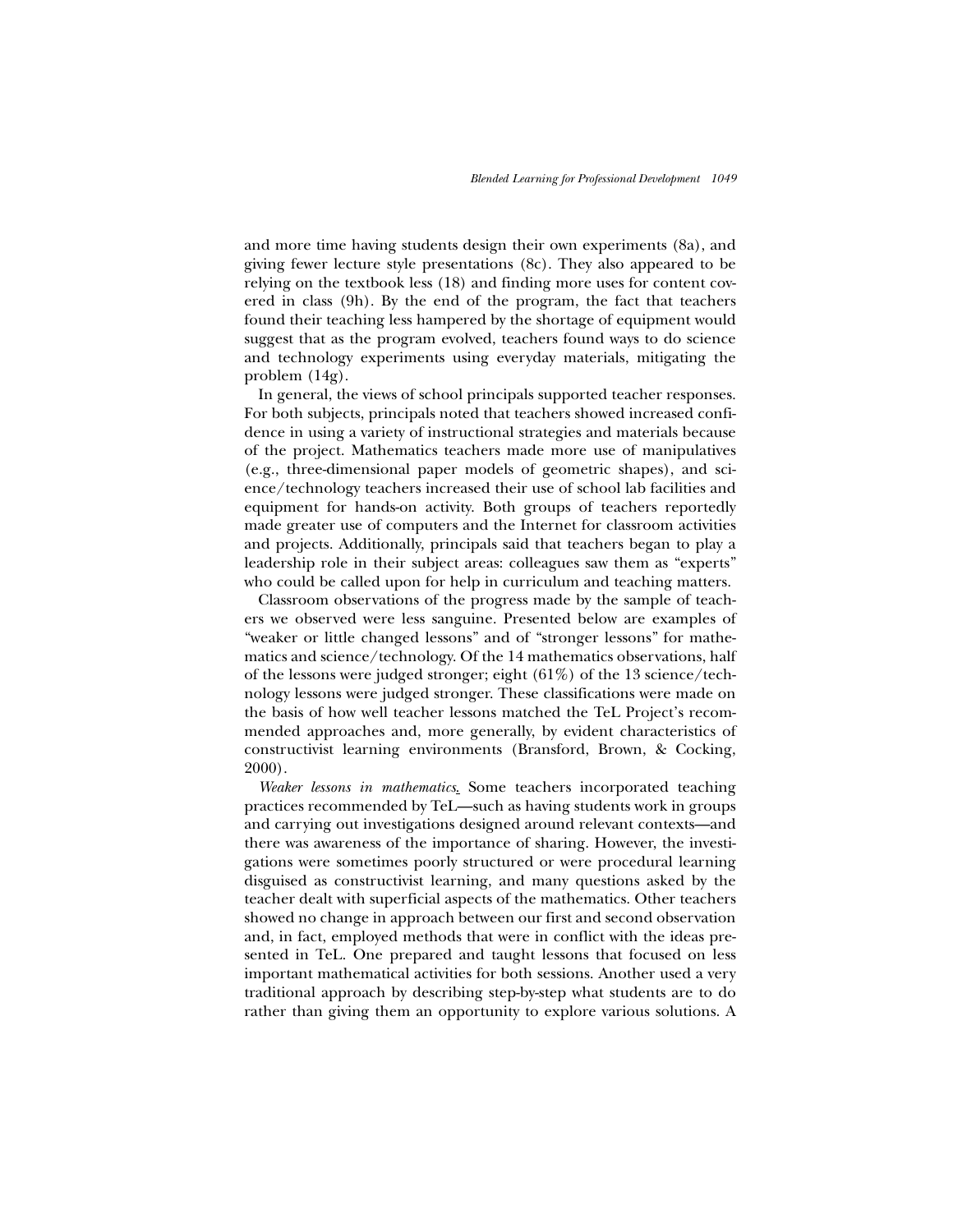third used group work at both sessions, but students worked on a disconnected set of problems/tasks and there was no attempt to draw students together to discuss strategies or build mathematical connections.

*Stronger lessons in mathematics.* Three teachers used the probability game they had created for the program; a fourth chose a game from the student text, noting that he had not used the activity the year before but had recognized its value after participating in the program. Although teachers did not fully capitalize on the potential of the games to help their students make mathematical connections, they did demonstrate a budding awareness of the following: that an activity must be carefully planned and orchestrated; that it is necessary to consider possible student difficulties during planning; and that the opening of the lesson needs to connect to prior knowledge and provide students with skills for the activity. Another teacher moved from direct teaching to a much more open style, and at the second observation talked about her new appreciation for letting students struggle with an idea. She said that the TeL experience " . . . opened her eyes to not being so teacher-directed in the classroom." A teacher who was already confident and knowledgeable, showed in the second observation that she had moved from having students share what they did, to having them compare and debate approaches. A final teacher in this group taught an adequate but unfocused first lesson. Her second lesson was much more tightly organized and effective. She commented that the TeL Project had made her see teaching math as a priority, and had helped her reflect on her teaching practice.

*Weaker lessons in science/technology.* In these lessons, all teachers employed at least the opening and extended middle of the three-part lesson (described earlier): the concluding part was either missing or fairly weak. Typically, classes would end with a promise that there would be a follow-up discussion during the next lesson. We observed one teacher who had gone to considerable trouble to obtain materials, in this case, three ray boxes, and three mirrors for a demonstration. Although the lesson was very procedural, it clearly (to the teacher) represented a big step forward as it was the first time she had made the effort to acquire specific science/technology materials. In another class we visited, the teacher had invited us to view her students' work for a science fair project. We noted that much of the students' project work was "informational" and typical of what grade 3 students could produce even though the students were in grade 8. The questioning skills of teachers in this category were typically weak and devoid of anything of substance about science/technology. Questions were usually of the "Does it work?" type.

*Stronger lessons in Science/technology.* Teachers in this category planned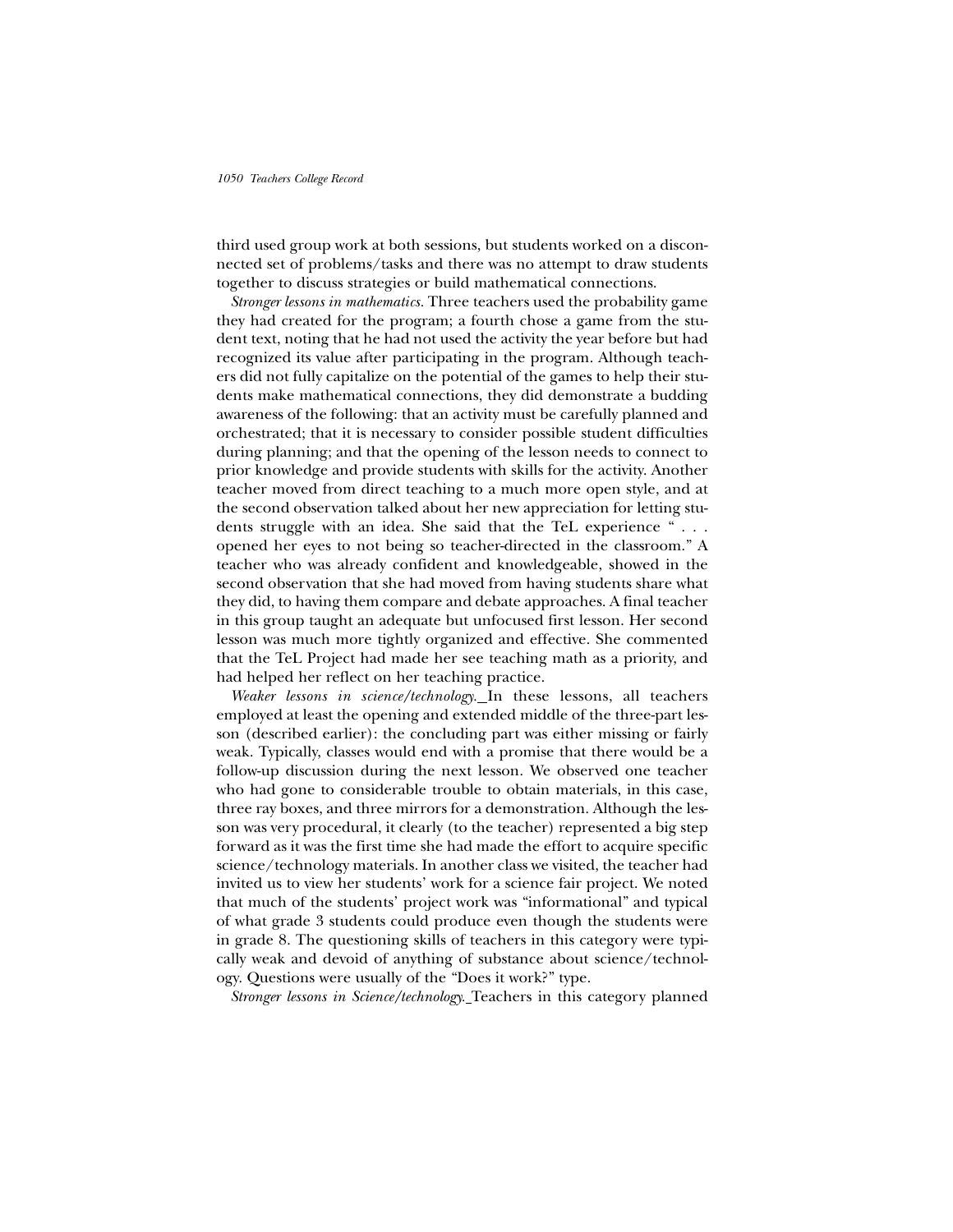and executed three-part lessons well. They had become skilled at making connections with previous student learning, asking deeper level questions, and using small group hands-on activities. For example, one teacher started by eliciting prior knowledge of pendulum motion from a parallel experiment (done the previous day) that had examined the relationship between pendulum length and the pendulum. The students then began hands-on experimentation with pendulums. During the class, the teacher circulated to groups and assisted them in problem solving. She asked for answers but also asked why certain results had been obtained and why and how students chose to carry out tasks as they did. She also held impromptu brainstorming sessions involving the whole class during the course of the lesson. After about 25 minutes of experimental activities by the students, the teacher halted the class and began whole-group questioning. She probed their understanding of what it means to make a prediction: "When I ask you to fill in your prediction, what am I asking you to say—what is it exactly about?" Student: "What you think is going to happen, like what string length will have more swings." Teacher: "Yes—am I looking for descriptions of the strength of the thrust?" Student: "No . . ." The teacher then spent a few minutes clarifying the measurement of the angle to the plum line, asking the class for measurements of the 90- and 45-degree angles she demonstrated.

# RESULTS-IMPACT ON STUDENTS

We examined the impact of the TEL Project on students, the fifth level of Guskey's (2000) framework, by analyzing student attitudes and perceptions toward it and by summarizing teacher comments of how students reacted to it. The mathematics results are presented first, followed by science/technology.

# *Student views of mathematics*

We compared the results of the pre- and post-program student surveys to see how students' attitudes and perceptions toward the two subjects changed over the course of the professional development programs. Responses to 25 questions had statistically significant pre-post differences (N=427). The questions are readily grouped into four categories: time spent on mathematics; the mathematics classroom; value of mathematics; and succeeding in mathematics. We report pre-post differences between students from high- and low-SES schools only when they are statistically significant (p<.05).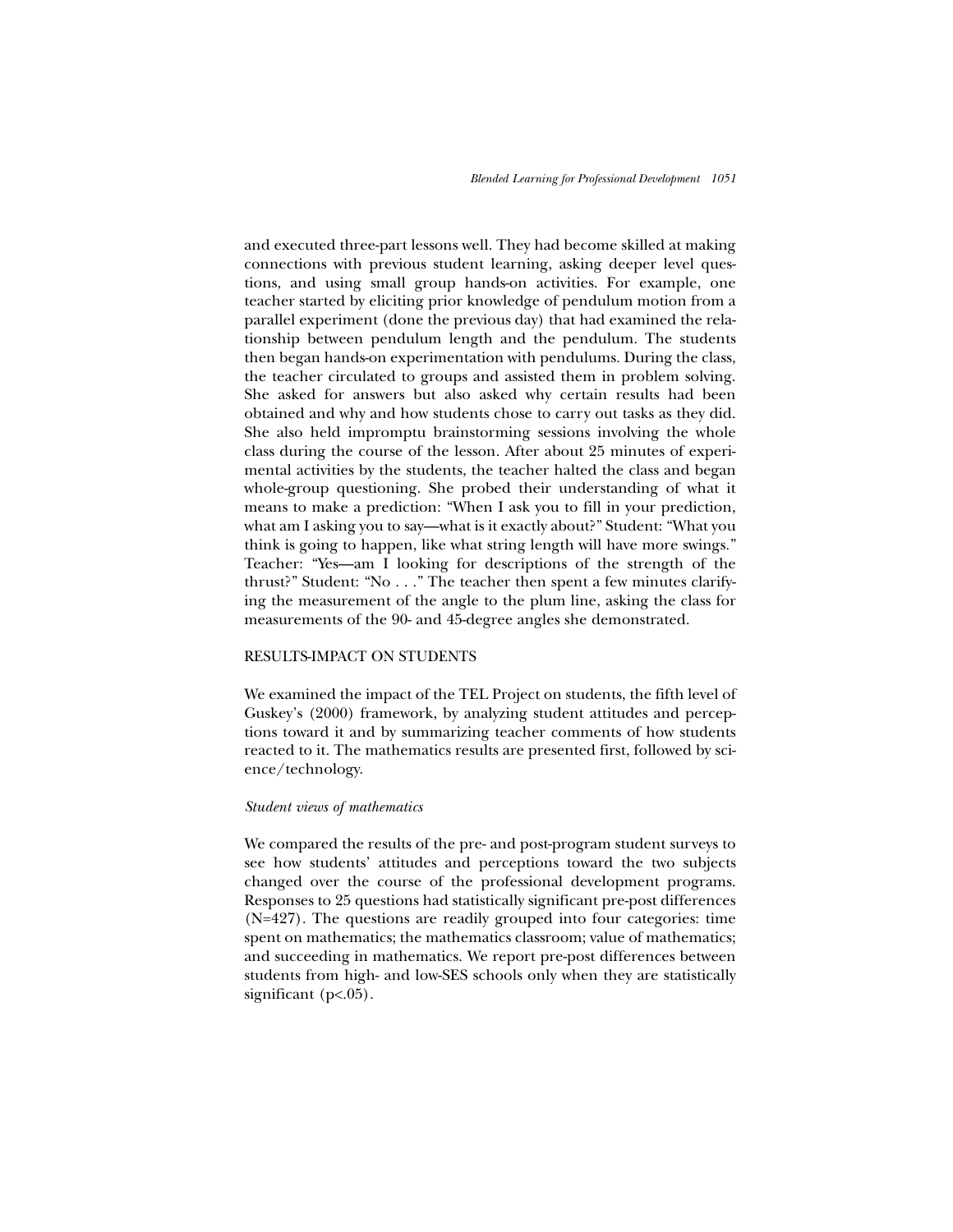*Time spent on mathematics.* Students differed between the beginning and end of the program on three questions related to time spent on mathematics. On post-surveys, students reported spending *less time* working on mathematics weekly (p=.009) and *less time* daily on homework (p=.007). They also reported spending less time daily on other subjects as well (p=.005). Analyses of these data by SES revealed that at the end of the program, high-SES students reported spending significantly *less time* on mathematics work in one week than low-SES students (p=.020); *less time* studying mathematics or doing mathematics homework after school (p=.012); and *less time* on other school subjects (p=.004).

**Table 3. Student Pre-Post Responses about the Mathematics Classroom (N=427)**

|                 | Question                                                                                                                                                  | Survey Mean |      | p    |
|-----------------|-----------------------------------------------------------------------------------------------------------------------------------------------------------|-------------|------|------|
|                 |                                                                                                                                                           | Pre         | Post |      |
| 8a              | In my mathematics class students often work using a textbook.<br>(Strong agree=1 to Strongly disagree=4)                                                  | 1.96        | 2.06 | .007 |
| 8b              | In my mathematics class students often work from exercise sheets to prac-<br>tice what the teacher has taught.<br>(Strong agree=1 to Strongly disagree=4) | 1.88        | 1.78 | .010 |
| 8c              | In my mathematics class students often work on projects.<br>(Strong agree=1 to Strongly disagree=4)                                                       | 2.57        | 2.78 | .000 |
| 19 <sub>b</sub> | When we begin a new topic in mathematics, we begin by discussing an<br>example related to everyday life.<br>(Almost always=1 to Never=4)                  | 2.40        | 2.24 | .003 |
| 19f             | When we begin a new topic in mathematics, we begin by trying to solve an<br>example related to the new topic.<br>(Almost always=1 to Never=4)             | 1.98        | 1.81 | .001 |
| 20q             | How oftendo students write on the board.<br>(Almost always=1 to Never=4)                                                                                  | 2.61        | 2.49 | .013 |
| 20c             | How oftendo you have a quiz or test.<br>(Almost always=1 to Never=4)                                                                                      | 1.87        | 1.79 | .064 |
| 9a              | In my mathematics class most of the students do their homework.<br>(Almost always=1 to Never=4)                                                           | 1.98        | 2.07 | .008 |
| 20k             | How oftenbegin homework in class.<br>(Almost always=1 to Never=4)                                                                                         | 1.62        | 1.53 | .042 |
| 20j             | How oftenteacher checks homework.<br>(Almost always=1 to Never=4)                                                                                         | 1.66        | 1.79 | .006 |
| 20 <sub>g</sub> | How oftenuse computers.<br>(Almost always=1 to Never=4)                                                                                                   | 3.40        | 3.31 | .045 |
| 16 <sub>b</sub> | How often used the World Wide Web to access information for mathemat-<br>ics projects.<br>(Almost always=1 to Never=4)                                    | 2.94        | 3.11 | .003 |
| 20f             | How oftenuse calculators.<br>(Almost always=1 to Never=4)                                                                                                 | 2.38.       | 2.04 | .000 |
| 20p             | How oftenteacher uses an overhead projector.<br>(Almost always=1 to Never=4)                                                                              | 2.53        | 2.70 | .001 |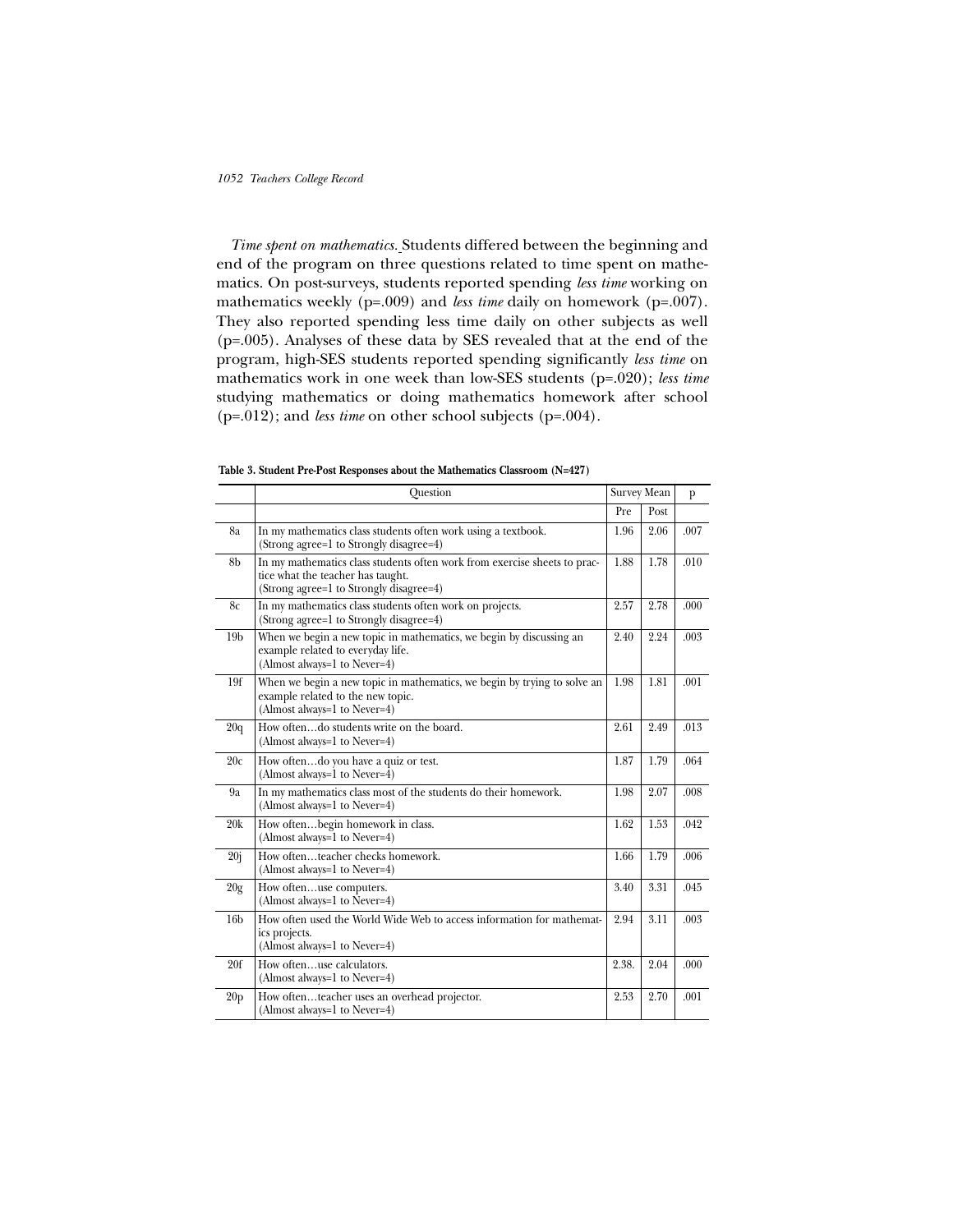*The mathematics classroom.* Responses to questions 19b and 19f in Table 3 suggest that teachers were trying to make the mathematics classroom more relevant to students as more students agreed at the end than at the beginning that new topics were introduced with examples of the relevance of the topic. At the completion of the program, students reported doing less textbook work (Q8a) and more exercise sheets (Q8b), although low-SES students reported using textbooks more often than high-SES students (p=.008) by the end of the program. Project work seemed to have dropped off at program's end (Q8c), but student writing on the (chalk/white) board increased  $(Q20q)$ . Students perceived that they wrote more quizzes and tests at the end of the program than at the start (Q20c).

As for homework, students reported that at the end, they had a greater opportunity to begin the homework in class (Q20k), and that their teacher checked it less often  $(Q20j)$ . Whether as a consequence of reduced teacher checking or not, *fewer* students appear to agree with the statement in question 9a that most students in the class do their homework.

Students appeared to be using computers and calculators *more* at the program's end than the beginning (Q20g and Q20f), although high-SES students used calculators more often (p=.002) by the end of the program. The Web seemed to be used *less* for mathematics projects than before (Q16b); teachers were also using the overhead projector less (Q20p).

*Value of mathematics.* Unfortunately, students overall did not seem to value mathematics as much at the conclusion as at the beginning. Fewer students agreed with statements that mathematics is important in their lives (p=.045) and that it is important to do well in mathematics to please themselves (p=.038). Also disheartening is the fact that more students agreed at the end than at the beginning with a statement that mathematics is boring (p=.019). The one positive sign is that significantly more students at the end of the program responded that it is important to do well in mathematics at school (p=.014); however, very significant SES effects were found (p=.000), indicating that more low-SES students than high-SES students agreed with this statement at the end of the program than at the beginning.

*Succeeding in mathematics.* Significantly more students disagreed at the end than at the beginning that in order to succeed in mathematics, you need lots of natural ability (p=.039) and good luck (.035). More *disagreed* at the conclusion of the program that to do well you need to memorize the textbook or notes  $(p=.007)$ , which may suggest that more students see that understanding is an important aspect of success in mathematics.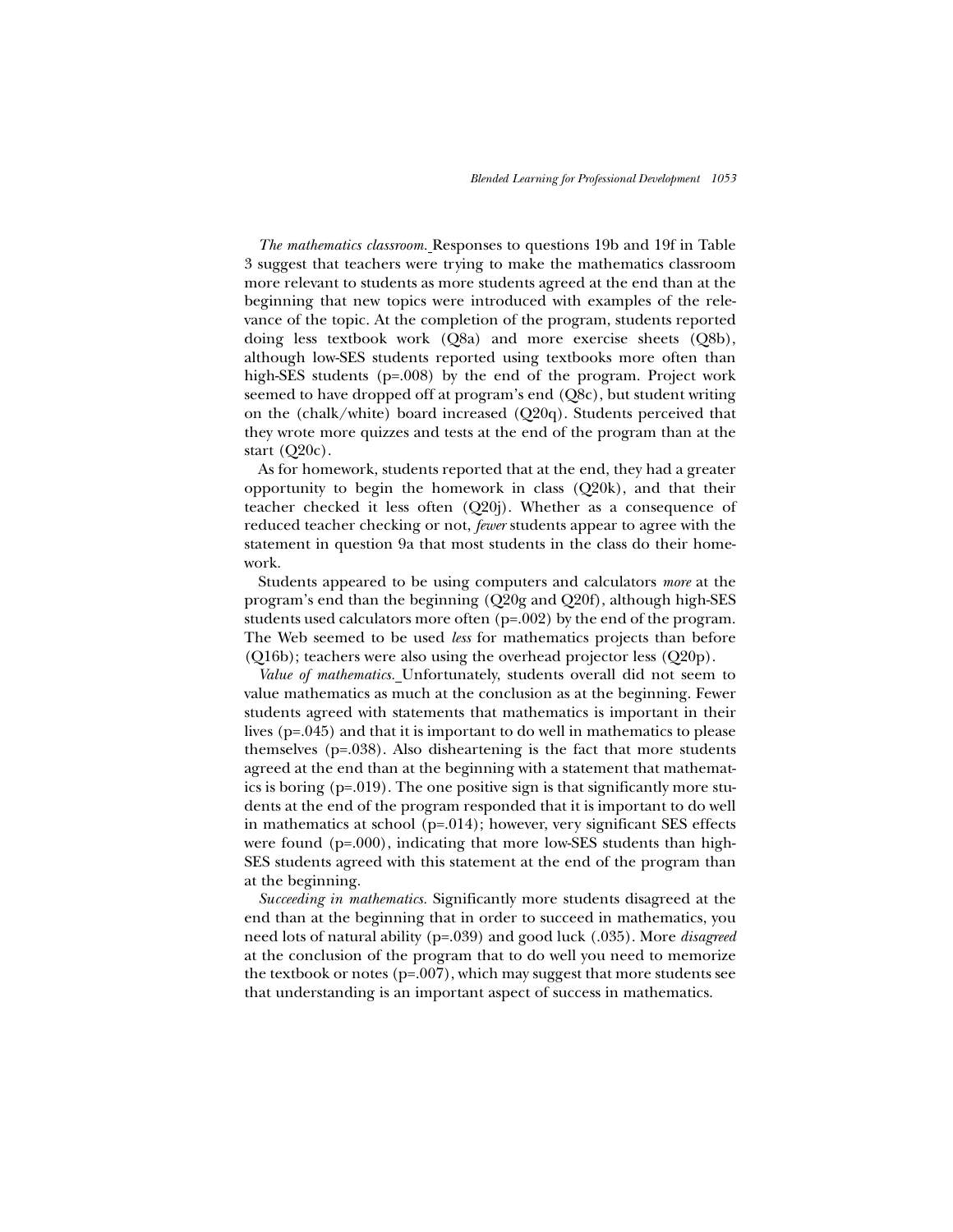#### *Teacher views of changes in mathematics students*

In the evaluation forum, teachers made comments about students in two areas: activities students enjoyed and changes they noticed in the attitudes and abilities of students.

*Enjoyment of mathematics activities.* Geometer's Sketchpad ( Key Curriculum, 2007), a popular mathematics exploratory software package, which no teachers had used before, was highlighted as an appealing tool for students. Teachers commented that it allowed students to work at their own pace and have fun; they felt that students were very engaged with this program and were "laughing" in math class. Overwhelmingly, this was something students enjoyed using. Students also enjoyed using tangrams and manipulatives like geoboards, which allowed them to see the "why" of mathematics—and teachers noted that their students were more successful both during and after the lesson in retaining their learning when these were used. Classes enjoyed taking an online student survey about their opinions of mathematics that was given by teachers as part of the program. In general, there was an increased receptivity to mathematics on the part of students; teachers attributed this to the fact that their delivery was making mathematics more fun and engaging for a diverse group of learners.

*Changes in mathematics attitudes and abilities.* Teachers noted better engagement from students with lower mathematics skills, as well as improvements in students' self esteem, motivation, and attitudes. They spoke of increased student enjoyment of mathematics: they felt that students took greater pleasure from the lessons, and this in turn led to better student focus during the lesson, more self management by students, and a greater willingness to take risks. Of particular note were comments that indicated that learners with attention deficit disorders and learning disabled students were benefiting by being able to focus for longer periods of time. Also, teachers felt that there was increased learning for bodily kinesthetic learners in activities like Traffic Jam where students line up and exchange places to learn pattern recognition and generalization. Lastly, teachers felt that all learners demonstrated greater collaborative skills, higher order thinking skills, and enhanced problem solving skills as a result of their new teaching methods.

# *Student views of science/technology*

In contrast to the large number of significant pre-post survey differences in mathematics, only four questions had statistically significant differences in science/technology (N=401). Significant changes in pedagogy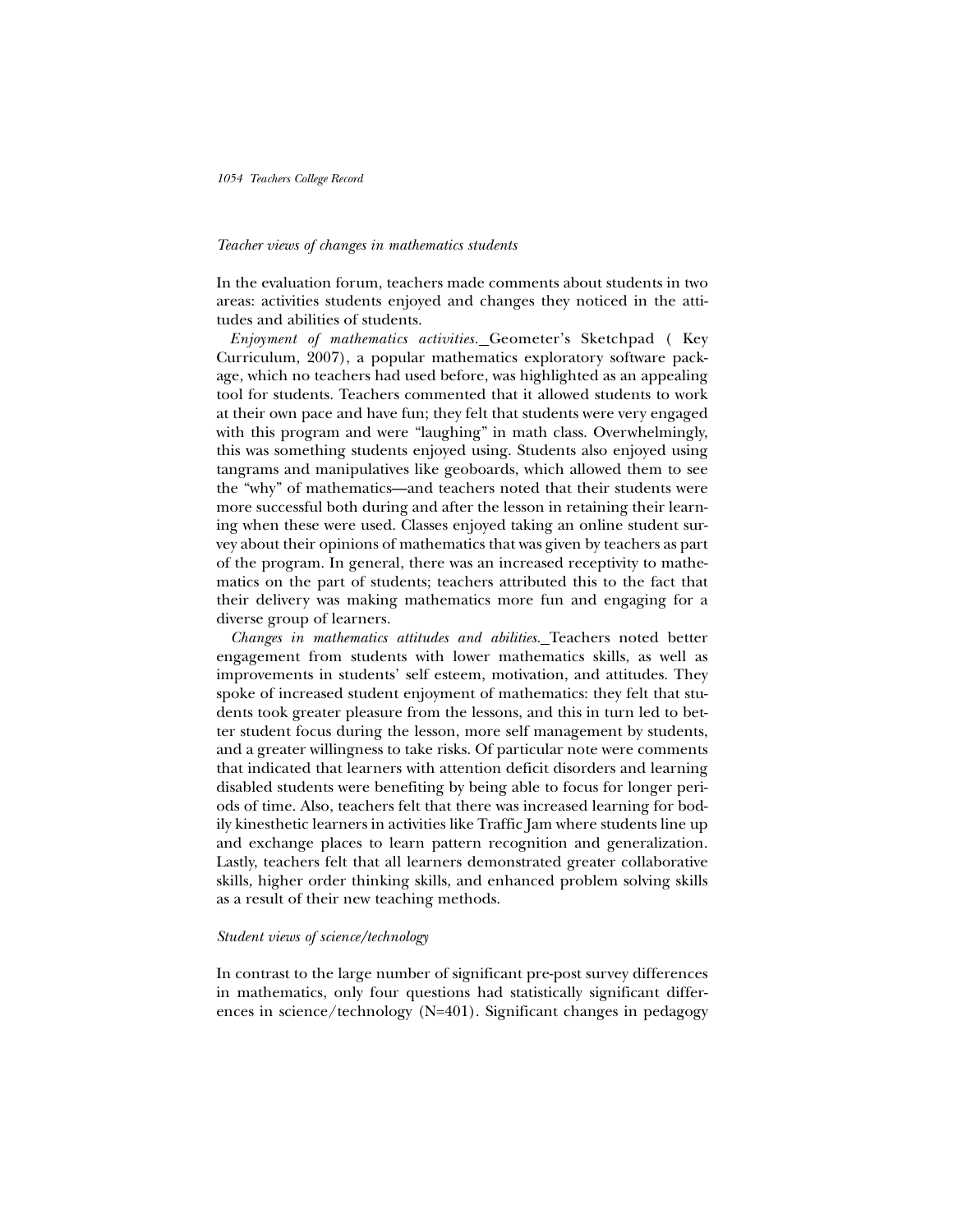between the beginning and end of the program were noted by students, with less use of worksheets ( $p=.002$ ) and individual seat work ( $p=.025$ ). At the same time, significantly more students reported that they were spending more time in class on hands-on activities, such as lab experiments (p=.026). This change corroborates teacher reports discussed previously that more time was being spent on active learning. Importantly, significantly fewer students viewed science/technology as their weakest subject at the program end than had done so at the beginning (p=.009).

Significant pre-post differences when analyzed by SES were found on three other questions. Compared to students in low-SES schools, students in high-SES schools reported that they worked more on projects (p=.029); felt science/technology was more important to everyday life (p=.041); and were asked more often to connect prior learning with what they knew about a new topic being introduced (p=.019).

# *Teacher views of student changes in science/technology*

Teachers reported that, in general, improvements were noticed in both student confidence with, and a desire to learn, science/technology. Increased enthusiasm and greater interest in the subject were noted by several teachers. Teachers also observed that students were more willing to get involved with class experiments and report on their findings. Students appeared to be more engaged in higher-level thinking and problem solving. Some teachers noted that students were asking more questions, and that these questions were more in-depth, and more thoughtful in nature. Others noticed fewer behavioral comments from substitute teachers using the science/technology day plans they left behind: they attributed such changes to the fact that students were more involved in their learning.

There were mixed reports about the development of teamwork skills. Most reported an improvement of student collaborative skills. They observed that students seemed better at helping each other, especially on specific jobs related to a given task. However, teachers whose students were not used to teamwork felt that their students needed more time to develop these skills.

According to teachers, hands-on learning opened the eyes of students to new experiences, enabling them to make better connections between what they learn in school and their own lives. Many teachers also noted that students were beginning to accept more ownership for learning. They saw their role as having shifted from the "sage on the stage" to a more facilitating one, which helped create an environment that encouraged students to learn on their own. Teachers reported that the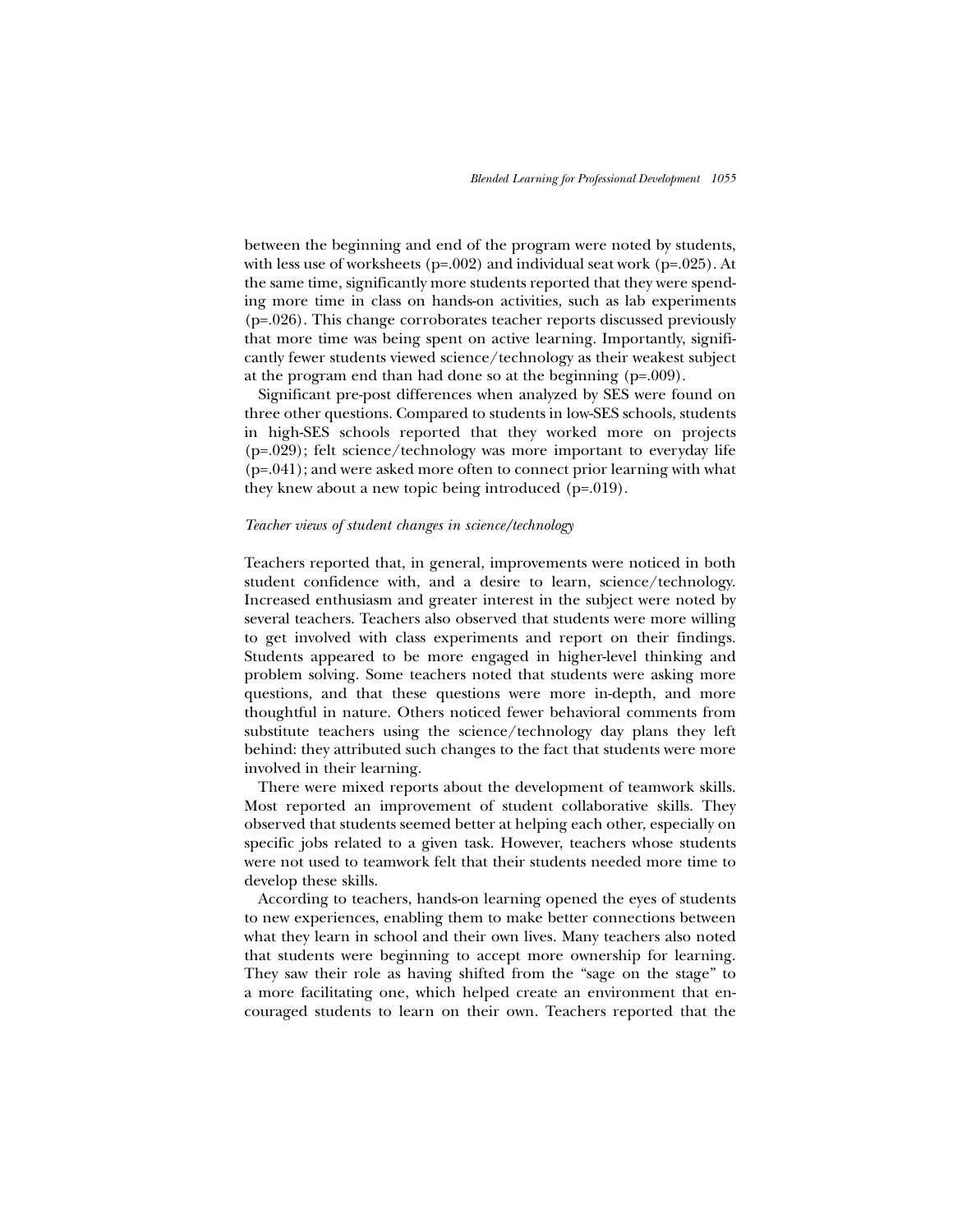integration of hands-on experiences into their classes, coupled with a focus on design and inquiry processes, fueled a richer learning experience for students. Students became more able to make connections to other learning and experiences in everyday life. Additionally, teachers saw the inclusion of hands-on activities as beneficial to every kind of learner. In particular, students who struggled with learning disabilities or those who had English as a second language were able to contribute meaningfully when hands-on activities were employed.

Several teachers mentioned a connection between improved student grades and their own professional growth; however, most felt that they had not had sufficient time to gauge this accurately. They did, however, state that their professional development had enabled them to better help their students grasp difficult concepts.

# SUMMARY AND IMPLICATIONS

The purpose of this study was to assess the impact of the TeL blended learning professional development program on teachers and students. We employed Guskey's five-level framework to delineate this impact. Next, we summarize our results across the five levels and the two programs in terms of their impact on teachers and students. In doing so, we compare and contrast the outcomes of the programs and draw out implications for the design of blended learning professional development programs in general.

#### *Teacher impact*

What was clear across both programs was the high level of teacher satisfaction with the professional development experience with which they were provided. Added to this, teachers appeared to gain the confidence needed to experiment with new pedagogical approaches in their classrooms and to share and reflect upon their successes and disappointments with their colleagues. In itself, this is a significant accomplishment of the program as confidence development is a key component of in-service teacher learning ( Graven, 2003). The opportunity for teachers to learn on the job, focus on the curriculum which they are expected to teach, and share with peers over an extended period of time are well recognized in the literature as key aspects of professional growth ( Hiebert et al., 2002; Mundry, 2005).

A closer examination of the teacher satisfaction data indicates that much of the satisfaction stems from the face-to-face sessions, which teachers enjoyed and looked forward to. Mixed feelings were expressed in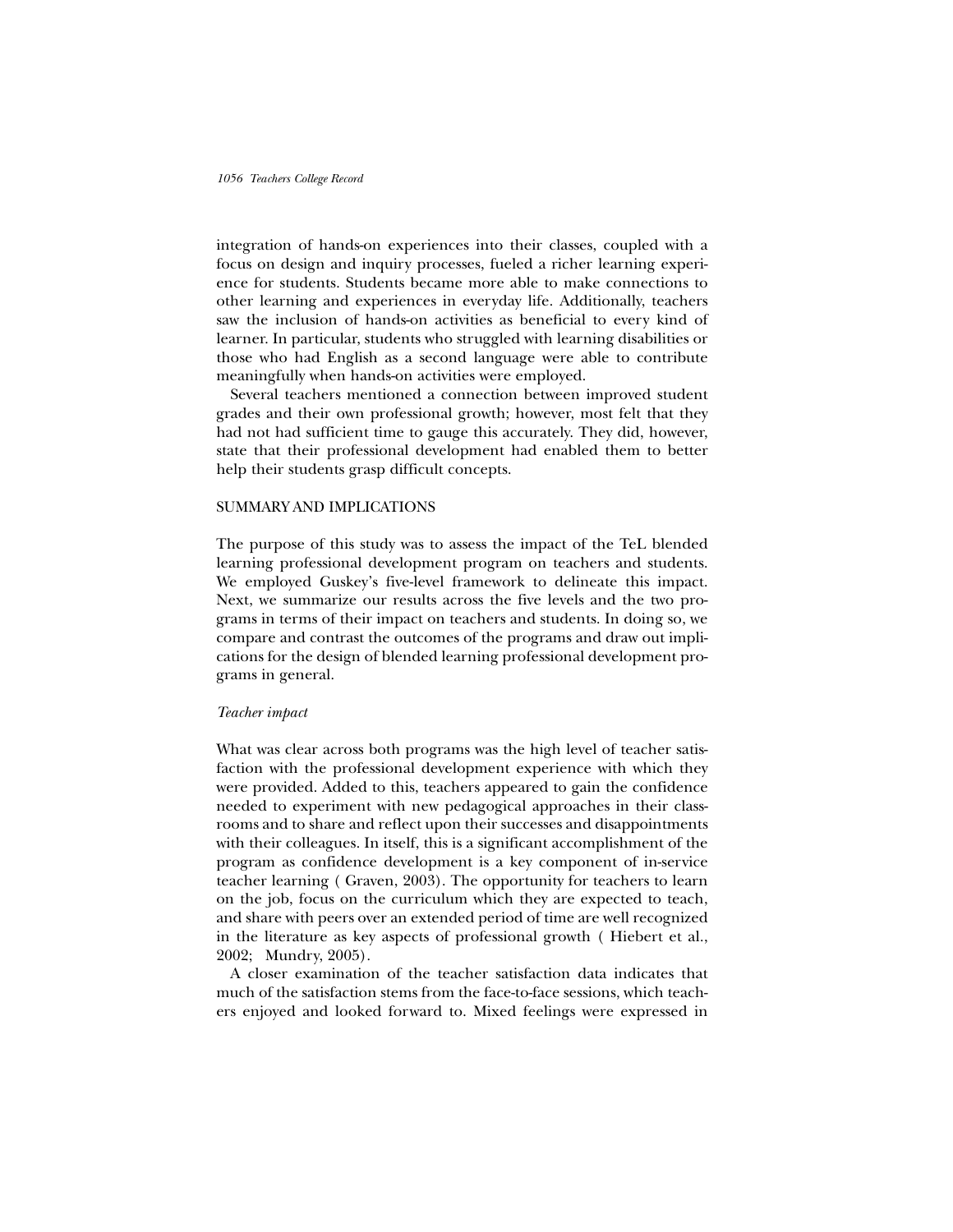terms of their satisfaction with the online component. On the whole, teachers did complete their weekly online assignments; however, reflective journal writing tapered off in both programs to where just over half of the teachers submitted two or more journals by program mid-points. This occurred even though teachers were provided with teaching release time to do this as well as other program-related assignments and activities. The journal participation rate did not improve in the second year despite scheduling the program to avoid peak work periods for teachers.

The training of facilitators during the second year was deliberately undertaken with the intent of improving the quality of the online discussion and journal submission as skilled facilitation is critical for increasing the participation and quality of the online experience ( Salmon, 2003). Evidently facilitator skill was either insufficient to motivate teachers to participate or teachers simply gave online activity lower priority over trying out new approaches in their classrooms.

Although teachers were very satisfied with the program overall, their feelings about how well it prepared them to teach the provincial curriculum varied between the two groups of teachers. According to survey responses, by the end of the program mathematics teachers felt significantly better prepared to teach only one topic (Probability) out of eleven covered in the program, whereas science/technology teachers felt better prepared to teach three out of four key strands. This finding was somewhat surprising considering that the mathematics program was eight weeks longer than the science/technology program. The only explanation we can deduce is that the relatively weak subject area backgrounds of the mathematics teachers, as described earlier in this article, prevented them from benefiting from TeL even with the additional program length. This finding suggests that developers need to be more aware of teachers' prior content knowledge and plan programs so that teachers can learn the content that they will be teaching in ways that are linked to the classroom ( Cohen & Hill, 2001; Loucks-Horsley et al., 2003; Ma, 1999). The need for this is more critical for the online portion of blended learning programs than the face-to-face part. This is because it may take developers more time to realize teachers' subject-matter weaknesses as they do not receive the immediate feedback from participants that they would get in face-to-face sessions. Additionally, it may be more difficult to modify the online portion of a course while it is in progress because participants may be at different stages in their progress through the course at any given time, so modifying sections that some have already completed would not be desirable.

The TeL program did appear to affect teachers' beliefs and practices. The most significant pre-post change of all survey questions in both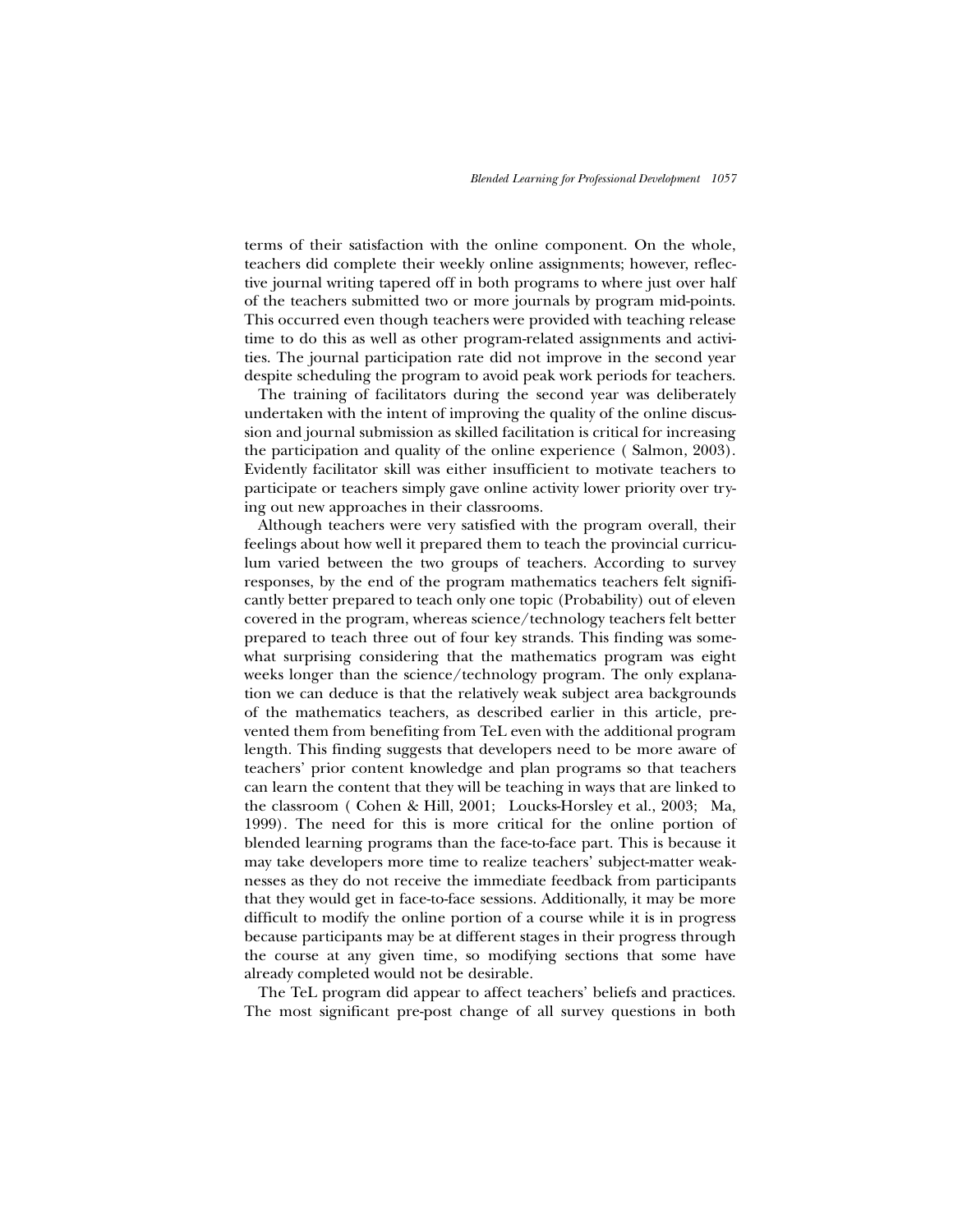programs was the one that dealt with whether it is acceptable to leave students puzzled at the end of a class. More said that it was acceptable to do this, which suggests that teachers may have been teaching mathematics and science/technology in a more open-ended, constructivist way by the end of the program. Both mathematics and science/technology teachers' responses suggested that they became more skilled in questioning and had students work in groups more often. Beyond this, science/technology teachers reported shifting from whole-class lecturing and demonstrations of straightforward content to open-ended, student-centered classes where students design, discuss, and report on their own experiments. They also became more creative in teaching with everyday materials and not having to rely on scarce lab equipment. Our classroom observations confirmed that these changes were occurring and that more changes occurred in the science/technology classes than in the mathematics classes. Again, the most plausible reason why the mathematics teachers did not change their practice as much is because of their weaker backgrounds, because teachers with weaker content knowledge tend not to feel comfortable teaching higher-order thinking skills and engaging in related practices, such as hands-on learning ( Wenglinksy, 2000).

For the most part, teachers in the TeL program were well-supported by their schools. The most significant barrier teachers faced was finding adequate time to complete all that was expected of them in the program. Indeed, time for professional development is a key issue that arises from most studies of school change ( Fullan & Miles, 1992; Garet et al., 1999). TeL was one of the most generous professional development programs we have seen in terms of supporting teachers with teaching release time. In fact, so much time was available that teachers did not want to make use of all of it because they felt that their students would suffer from them being absent so often. Teachers were faced with a moral choice: should they take more release time to devote to the program so that they can improve their teaching skills while recognizing that their students might suffer, or should they forgo release time and let the TeL program slip so that the students will benefit from their greater presence? Therefore, the resolution to the issue appears to be not just providing adequate time, but helping teachers spend and allocate available time (Loucks-Horsley et al., 2003). Teachers in TeL were generally not used to self-directed professional development as it was normally something "delivered" to them. This implies that in the less structured online portion of a blended learning program, teachers may need more help in planning, allocating, and using the time available to them.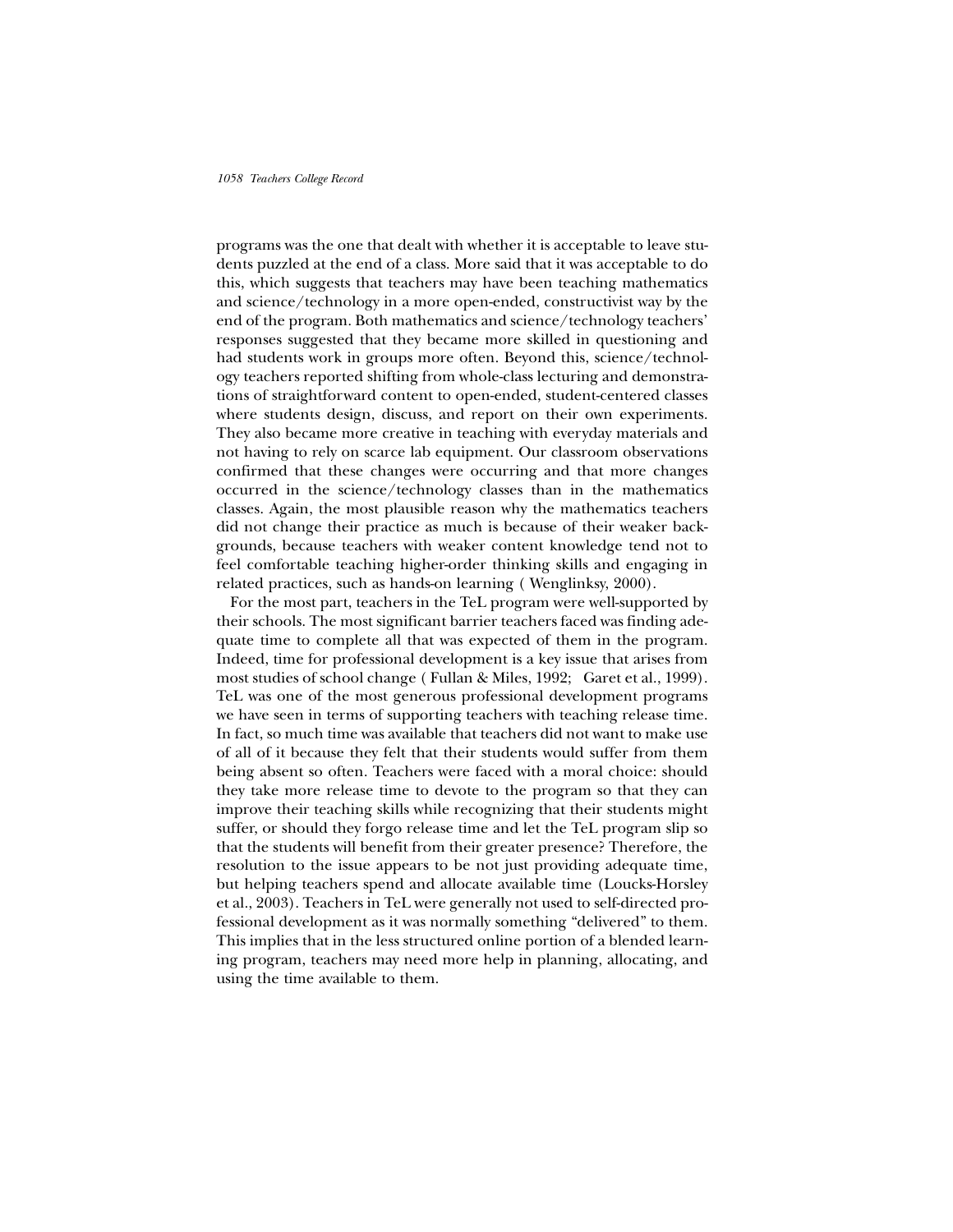# *Impact on students*

There were more pre-post differences on the student survey for mathematics than for science/technology, although the changes were not all for the better. Fewer students believed that mathematics is important in their lives and that it is important to do well in mathematics to please themselves. Also discouraging is that more students agreed at the end of the program than at the beginning with a statement that mathematics is boring. This finding is surprising as teacher reports suggested that students had become more motivated and engaged in their mathematics work; however, in the context of the literature on student motivation, the middle-school years are when students often exhibit a downward trend in motivation and increase in negative attitudes about schooling ( Anderman & Maehr, 1994). Other aspects of the classroom that students reported had changed, such as the teacher linking a new topic to past work and everyday life, were confirmed by teachers.

The equivalent student questions for science/technology about whether the subject was boring or not, and its importance in their lives did not reveal any significant pre-post differences. In fact, science/technology students' attitudes appeared more positive at the end of the program because fewer students felt that it was their weakest subject. Teachers confirmed that science/technology students thought more positively about the subject by the end of the program. Students reported an increase in hands-on activities such as experiments occurring in their classrooms, something which teachers also said happened.

Several interesting differential effects were found when comparing the pre-post differences of students from high- and low-SES schools. More low-SES students than high-SES students agreed that it is important to do well in mathematics at school by the end of the program than at the beginning, which suggests that low-SES students tend to benefit at least attitudinally from the hands-on, student-centred mathematical activities that teachers were employing. This finding contradicts Chall's (2000) summary of empirical literature which suggests that low-SES students may be negatively affected by student-centered approaches.

No pre-post differences were found for science/technology students on the same question, however high-SES science/technology students felt that the subject was more important to everyday life by the end of the program. Other differential effects we found were that high-SES mathematics students reported using calculators more; they spent less time on mathematics work in one week; less time studying mathematics or doing mathematics homework after school; and less time on other school subjects. For their part, high-SES science/technology students reported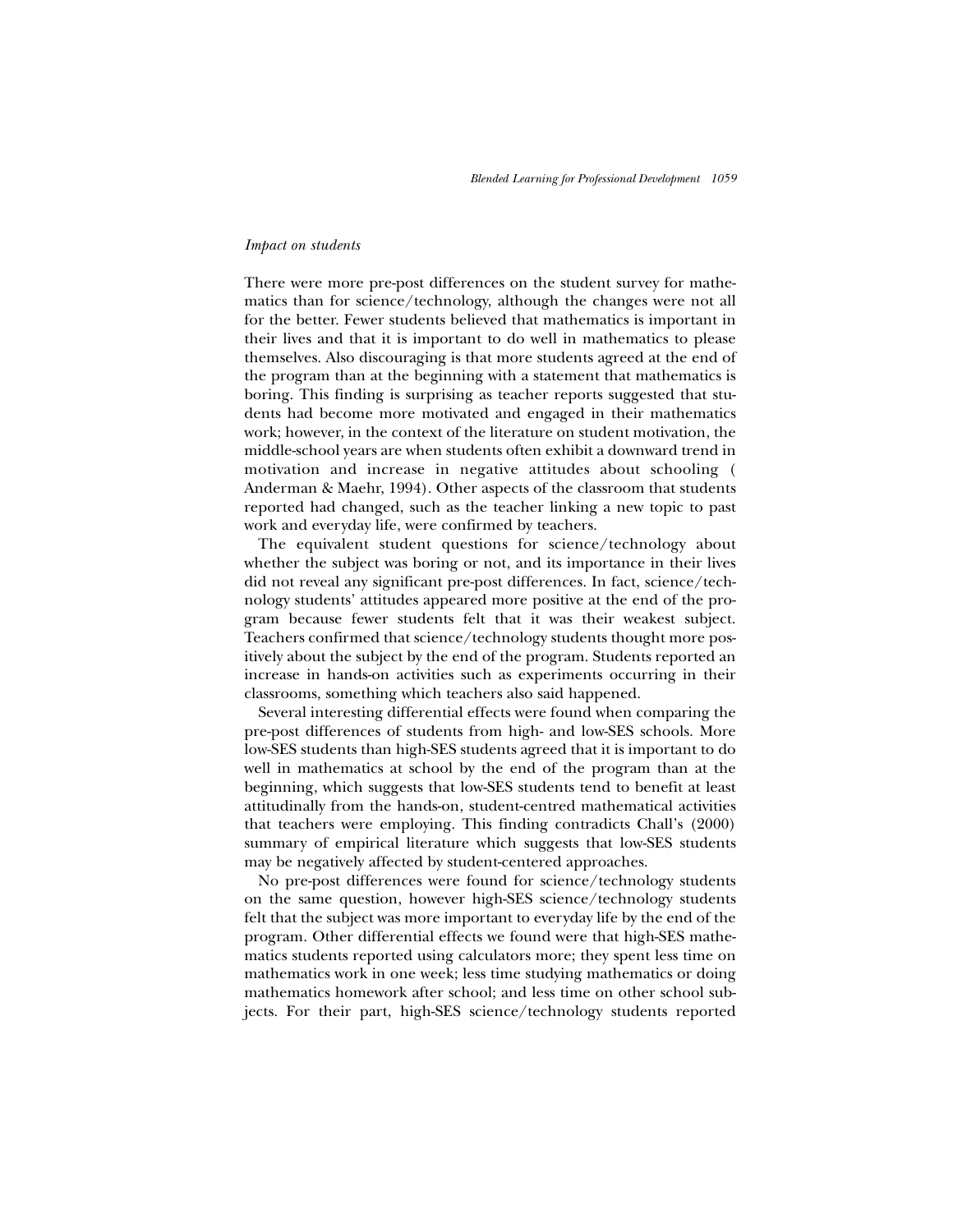working more on projects and were asked more often by their teachers to connect prior learning with what they knew about a new topic being introduced.

#### *Implications for research and practice*

At this point, very little use has been made of the blended learning model in K-12 teacher in-service programs, despite its rise in popularity worldwide (Bonk & Graham, 2006). Currently, the model is being employed in formal, accredited pre-service programs offered by schools of education (Khine & Lourdusamy, 2003; Kupetz & Ziegenmeyer, 2005), general university degree programs ( Twigg, 2003), and in training for industry ( Lewis & Orton, 2006). This study describes a blended learning program professional development program that was developed to enhance the pedagogical skills of middle-school mathematics and science/technology teachers. Blended learning programs such as the TeL Project provide teachers the opportunity to meet in intense face-to-face sessions and share their thoughts and successes and learn about improving their practice online in between these sessions. Since the model reduces the need to bring teachers together as often at a central location as done in traditional district-wide professional development, it can potentially lower a district's costs, particularly if an online learning system is already in place.

More research, preferably controlled experimental studies, is needed to assess the general utility of the blended learning model before widespread adoption for professional development. Our study suggests several specific aspects of the model that need to be explored. Two of these are the nature of the online tasks given to teachers as part of the program, and the role of the online facilitators. In this program we saw that teachers were more motivated to post online reflective journals if they got helpful feedback from facilitators. We suggest that shorter weekly postings on teacher reflections in a course discussion forum may be more stimulating, rather than the lengthier and less frequent reflective journals required in the present program. Facilitators need to be skilled at responding to these postings and encouraging group discussion on topics raised by other teachers in the group. Secondly, as discussed earlier, program designers need to take into account more carefully teacher subject-matter expertise when designing their programs, because once a blended learning program has begun, more complications arise than in a face-to-face program when it comes to adapting it once it is already underway. Third, researchers should plan to assess the impact of blended learning professional development on student achievement. Our study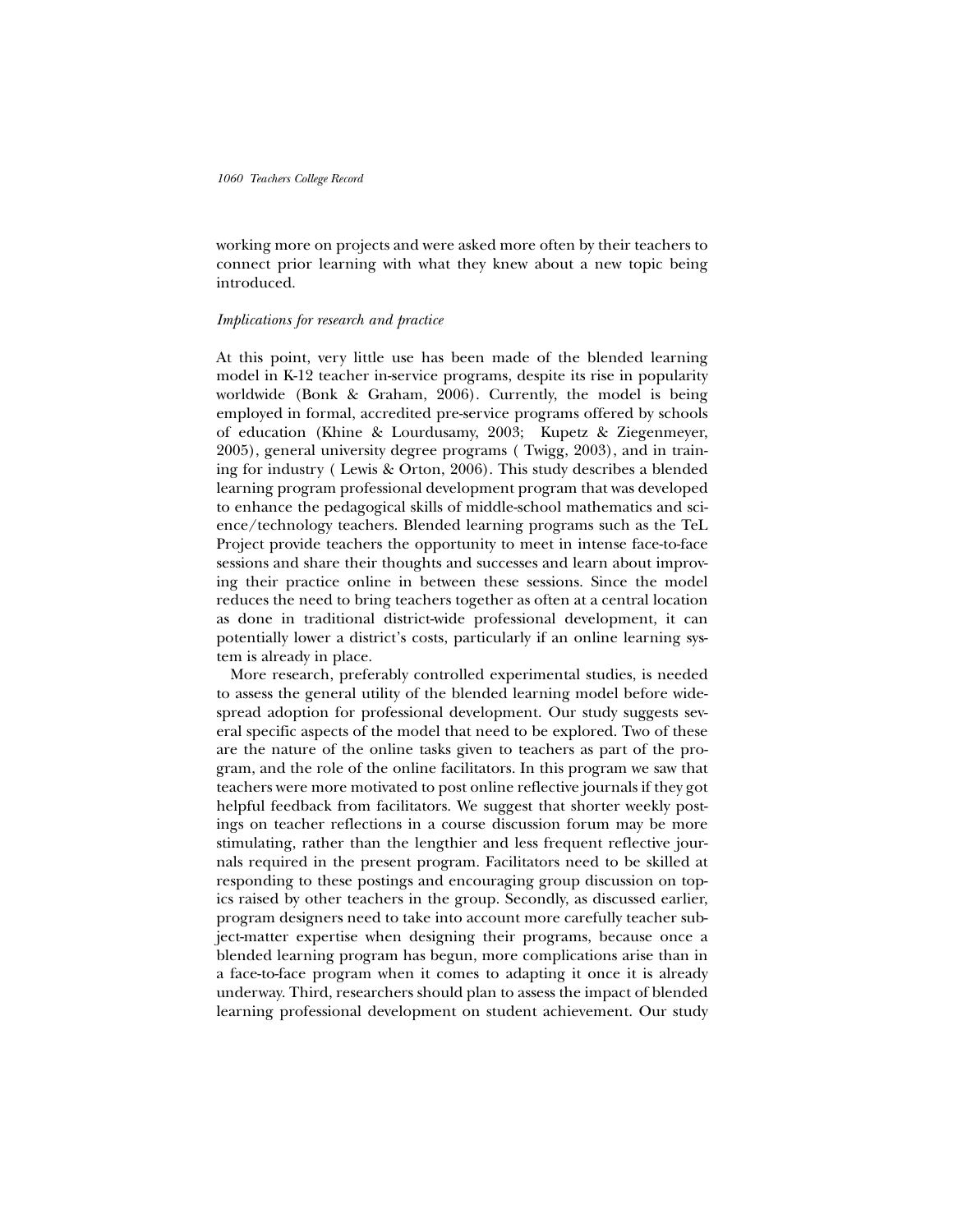did not do this, however teachers suggested that it was probably premature in a program of this length to expect a positive impact on achievement. Thus, researchers are likely going to need to design studies of at least a full-school year in length in order to obtain a measurable impact on achievement. Finally, the TeL Project gave teachers more release time than is financially feasible for most school districts. Researchers will need to study implementations of blended learning programs that have less teacher release time than the present one to determine if outcomes differ.

# *Notes*

1 The Ontario curriculum combines science and technology into one subject, which is referred to in this article as science/technology. Science includes what is traditionally taught in science at this level; technology deals with the application of knowledge to meet an identified need or solve a specific problem using materials, energy, and tools. Science/technology is described in the curriculum as not only a body of knowledge but "a way of knowing."

# *References*

- Anderman, E. M., & Maehr, M. L. (1994). Motivation and schooling in middle grades. *Review of Educational Research, 64*(2), 287–309.
- Ausburn, L. J. (2004). Course design elements most valued by adult learners in blended online education environments: An American perspective. *Educational Media International, 41*(4), 327–337.
- Becker, H. J., & Anderson, R. E. (1998). *Teacher's survey: Combined versions 1-4. Teaching, learning, and computing 1998: A national survey of schools and teachers describing their best practices, teaching philosophies, and uses of technology.* University of California-Irvine, Center for Research on Information Technology and Organizations. Retrieved February 22, 2006, from http://www.crito.uci.edu/tlc/html/questionnaires.html
- Bogdan, R., & Biklen, S. K. (1998). *Qualitative research for education: An introduction to theory and methods*. Boston: Allyn and Bacon.
- Bonk, C., Erhman, L., Hixon, E., & Yamagata-Lynch, L. (2002). The pedagogical TICKIT: Web conferencing to promote communication and support during teacher professional development. *Journal of Technology and Teacher Education, 10*(2), 205–233.
- Bonk, C. J., & Graham, C. R. (Eds.). (2006). *The handbook of blended learning: Global perspectives, local designs*. San Francisco: Pfeiffer.
- Bransford, J. D., Brown, A. L., & Cocking, R. R. (2000). *How people learn: Brain, mind, experience, and school.* Washington, DC: National Academy Press.
- Brown, C. A., & Smith, M. S. (1997). Supporting the development of mathematical pedagogy. *Mathematics Teacher, 90*(2), 138–143.
- Campbell, D. T., Stanley, J. C., & Gage, N. L. (1966). *Experimental and quasi-experimental designs for research*. Chicago: Rand McNally.
- Chall, J. S. (2000). *The academic achievement challenge: What really works in the classroom?* New York: Guilford Press.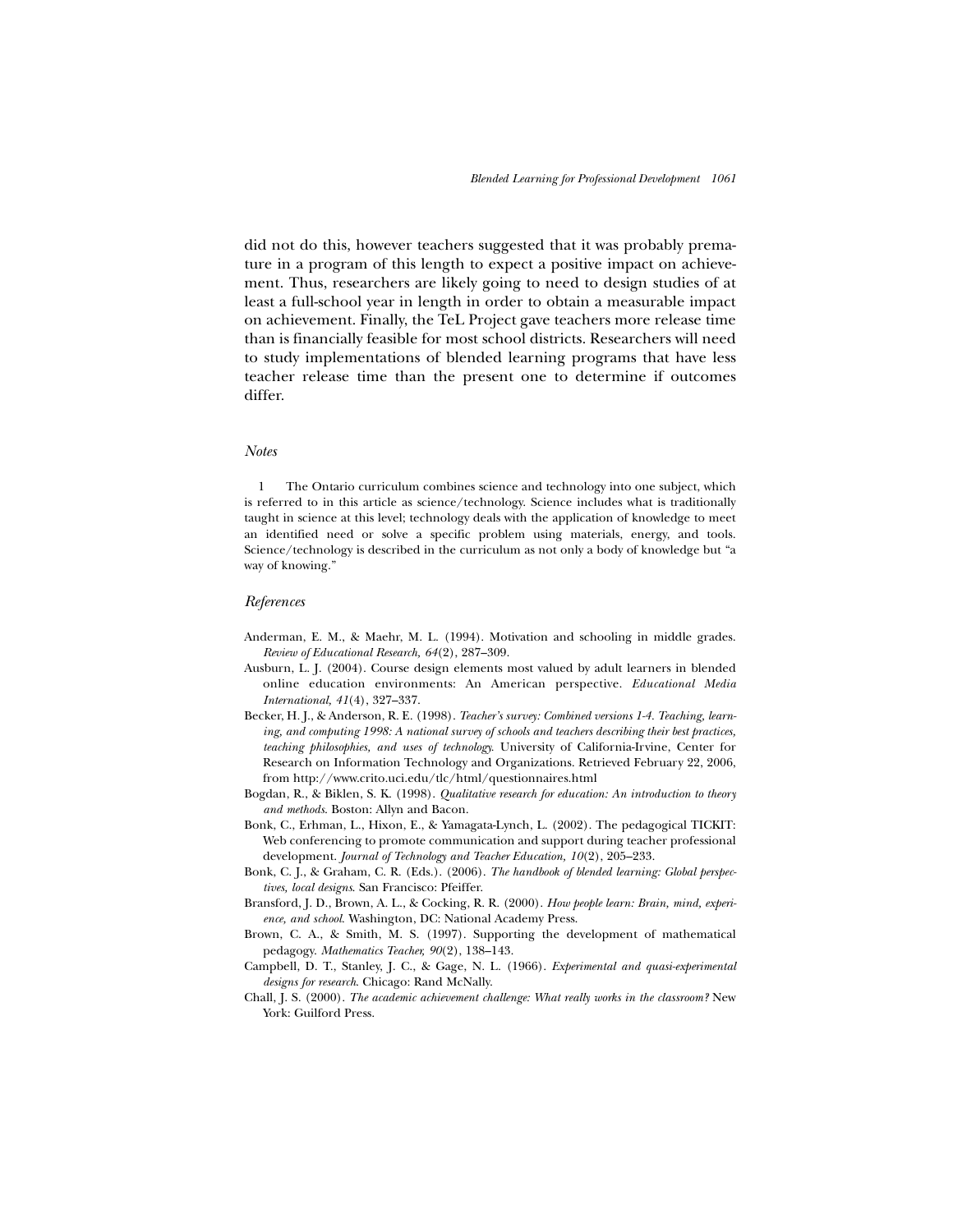- Cohen, D. K., & Hill, H. C. (2001). *Learning policy: When state education reform works*. New Haven: Yale University Press.
- Curtis, L., & Swenson, P. (2003). Hybrid courses plus: Blending F2F, online and handheld computer for effective learning. In C. Crawford et al. (Eds.), *Proceedings of Society for Information Technology and Teacher Education International Conference, 2003* (pp. 520–523). Chesapeake, VA: AACE.
- Danchak, M. M., & Huguet, M. (2004). Designing for the changing role of the instructor in blended learning. *IEEE Transactions on Professional Communication, 47*(3), 200–210.
- Darling-Hammond, L., & Youngs, P. (2002). Defining "highly qualified teachers": What does "scientifically-base research" actually tell us? *Educational Researcher, 31*(9), 13–25.
- Driscoll, M. (2002, March). Blended learning: Let's get beyond the hype. Retrieved June 12, 2007, from http://www-8.ibm.com/services/pdf/blended\_learning.pdf
- Dziuban, C., Hartman, J., Juge, F., Moskal, P., & Sorg, S. (2006). Blended learning enters the mainstream. In C. J. Bonk & C. R. Graham (Eds.), *The handbook of blended learning: Global perspectives, local designs* (pp. 195–206). San Francisco: Pfeiffer.
- Fullan, M. G., & Miles, M. B. (1992). Getting reform right: What works and what doesn't. *Phi Delta Kappan, 73*(10), 744–752.
- Garet, M. S., Porter, A. C., Desimone, L., Birman, B. F., & Yoon, K. S. (2001). What makes professional development effective? Results from a national sample of teachers. *American Educational Research Journal, 38*(4), 915–945.
- Garrison, D. R., & Kanuka, H. (2004). Blended learning: Uncovering its transformative potential in higher education. *Internet and Higher Education, 7*, 95–105.
- Graham, C. R., Allen, S., & Ure, D. (2005). Benefits and challenges of blended learning environments. In M. Khosrow-Pour (Ed.), *Encyclopedia of information science and technology* (pp. 253–259). Hershey, PA: Idea Group Inc.
- Graven, M. (2003). Teacher learning as changing meaning, practice, community, identity and confidence: The story of Ivan. *For the Learning of Mathematics, 23*(2), 28–36.
- Guskey, T. R. (2000). *Evaluating professional development*. Thousand Oaks, CA: Corwin Press.
- Hiebert, J., Gallimore, R., & Stigler, J. W. (2002). A knowledge base for the teaching profession: What would it look like and how can we get one? *Educational Researcher, 31*(5), 3–15.
- Holmes, A., Polhemus, L., & Jennings, S. (2005). CATIE: A blended approach to situated professional development. *Journal of Educational Computing Research, 32*(4), 381–394.
- Kennedy, M. M., Ball, D. L., & McDiarmid, G. W. (1993). *A study package for examining and tracking changes in teachers' knowledge*. East Lansing, MI: Michigan State University, National Center for Research on Teacher Education.
- Key Curriculum Press (2007). Geometer's Sketchpad [Computer software]. Emeryville, CA: Author.
- Kilpatrick, J., Swafford, J., & Findell, B. (Eds.). (2001). *Adding it up: Helping children learn mathematics*. Washington, DC: National Academy Press.
- Khine, M. S., & Lourdusamy, A. (2003). Blended learning approach in teacher education: Combining face-to-face instruction, multimedia viewing and online discussion. *British Journal of Educational Technology*, *34*(5), 671–675.
- Kupetz, R., & Ziegenmeyer, B. (2005). Blended learning in a teacher training course: Integrated interactive e-learning and contact learning. *ReCALL, 17*(2), 179–196.
- Lewis, N. J., & Orton, P. Z. (2006). Blending learning for business impact: IBM's case for learning success. In C. J. Bonk & C. R. Graham (Eds.), *The handbook of blended learning: Global perspectives, local designs* (pp. 61–75). San Francisco: Pfeiffer.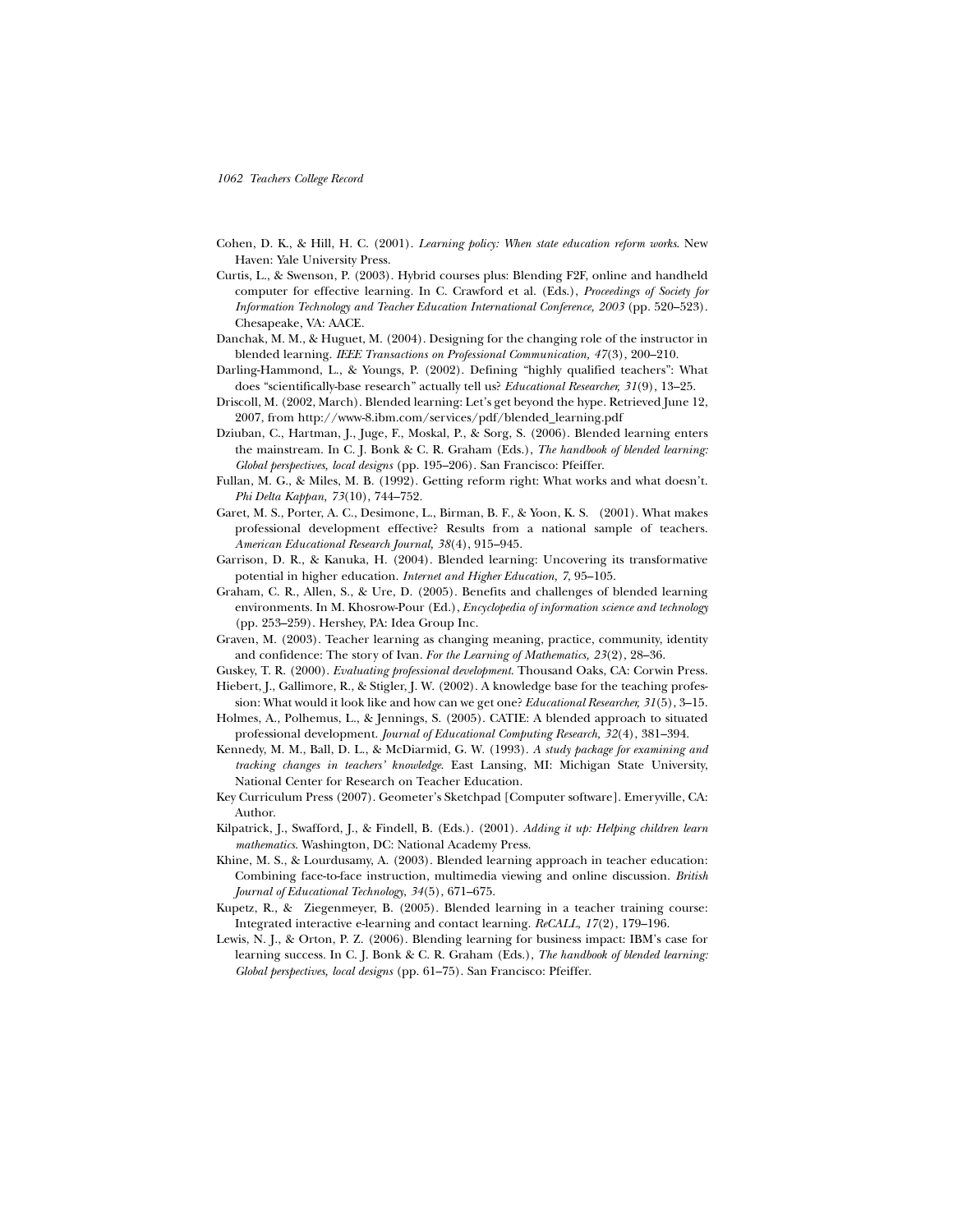- Loucks-Horsley, S., Love, N., Stiles, K. E., Mundry, S., & Hewson, P. W. (2003). *Designing professional development for teachers of science and mathematics*. Thousand Oaks, CA: Corwin Press.
- Ma, L. (1999). *Knowing and teaching mathematics: Teachers' understanding of fundamental mathematics in China and the United States.* Hillsdale, NJ: Erlbaum.
- Motteram, G. (2006). 'Blended' education and the transformation of teachers: A long-term case study in postgraduate UK Higher Education. *British Journal of Educational Technology, 37*(1), 17–30.
- Mundry, S. (2005). *What experience has taught us about professional development, facilitating mathematics and science reform: Lessons learned.* National Network of Eisenhower Regional Consortia and Clearinghouse. Retrieved February 22, 2006, from http://www.sedl.org/ pubs/ms90/experience\_pd.pdf
- Oliver, M., & Trigwell, K. (2005). Can 'blended learning' be redeemed? *E-learning, 2*(1), 17–26. Retrieved June 12, 2007, from http://dx.doi.org/10.2304/elea.2005.2.1.2
- Oliver, R., Herrington, J, & Reeves, T. C. (2006). Creating authentic learning environments through blended learning approaches. In C. J. Bonk & C. R. Graham (Eds.), *The handbook of blended learning: Global perspectives, local designs* (pp. 502–514). San Francisco: Pfeiffer.
- Ontario Ministry of Education. (2004). *Teaching and learning mathematics: The report of the Expert Panel on Mathematics in Grades 4 to 6 in Ontario.* Toronto: Author. Retrieved February 22, 2006, from http://www.edu.gov.on.ca/eng/document/reports/ numeracy/panel/index.html
- Ontario Ministry of Education (2007). *Ontario elementary curriculum.* Retrieved June 12, 2007, from http://www.edu.gov.on.ca/eng/curriculum/elementary/subjects.html
- Organisation for Economic Co-operation and Development. (2005). *Attracting, developing and retaining effective teachers - final report: Teachers matter.* Paris: Author. Retrieved February 22, 2006, from http://www.oecd.org
- Owston, R. D., Garrison, D. R., & Cook, K. (2006). Blended learning at Canadian universities: Issues and practices. In C. J. Bonk & C. R. Graham (Eds.), *The handbook of blended learning: Global perspectives, local designs* (pp. 338–350). San Francisco: Pfeiffer.
- Richards, C. (2003). Distance education, on-campus learning, and e-learning convergences: An Australian exploration. *International Journal on E-Learning, 1*(3), 30–39.
- Salmon, G. (2003). *E-moderating: The key to teaching and learning online* (2nd ed.). New York: RoutledgeFalmer.
- TIMSS Study Center (1998). *Science teacher questionnaire: Main survey*. Chestnut Hill, MA: Boston College.
- TIMMS (1999). *TIMMS 1999 student questionnaires.* Retrieved June 12, 2007, from http://timss.bc.edu/timss1999i/questionnaires.html
- Twigg, C. A. (2003, September/October). Improving learning and reducing costs: New models for online learning. *EDUCAUSE Review*, 28–38.
- U.S. Department of Education. (2005). *The Secretary's fourth annual report on teacher quality: A highly qualified teacher in every classroom.* Washington, DC: Author. Retrieved February 22, 2006, from http://www.ed.gov/about/reports/annual/teachprep/2005Title2- Report.pdf
- Wenglinsky, H. (2000). *How teaching matters: Bringing the classroom back into discussions of teacher quality*. Princeton, NJ: Educational Testing Service.
- Whitelock, D. & Jelfs, A. (2003) Editorial: Journal of Educational Media special issue on blended learning, *Journal of Educational Media*, *28*(2-3), pp. 99–100.